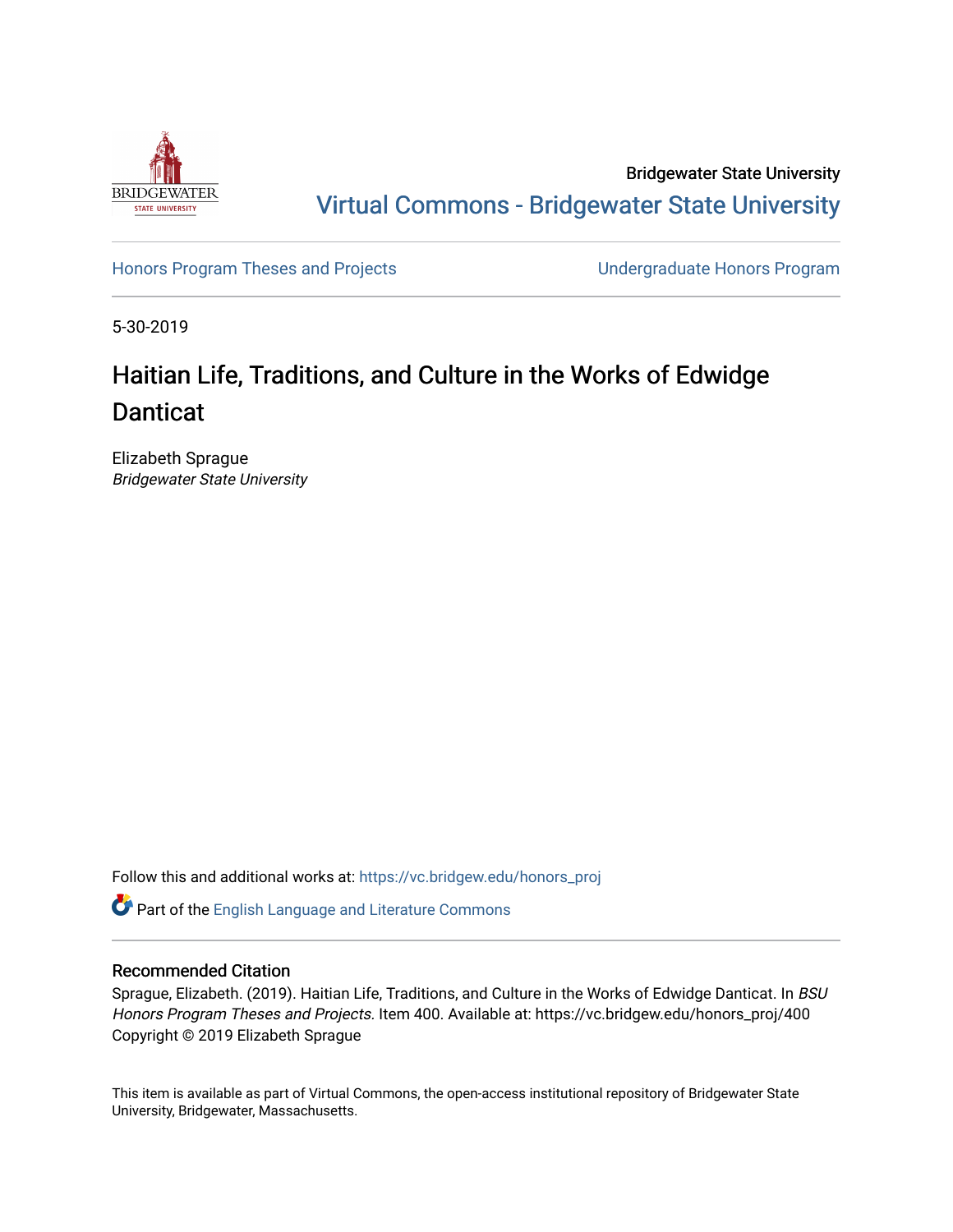Haitian Life, Traditions, and Culture in the Works of Edwidge Danticat

Elizabeth Sprague

Submitted in Partial Completion of the Requirements for Departmental Honors in English

Bridgewater State University

May 30, 2019

Dr. Benjamin Carson, Thesis Advisor Dr. Joyce Rain Anderson, Committee Member Dr. Lee Torda, Committee Member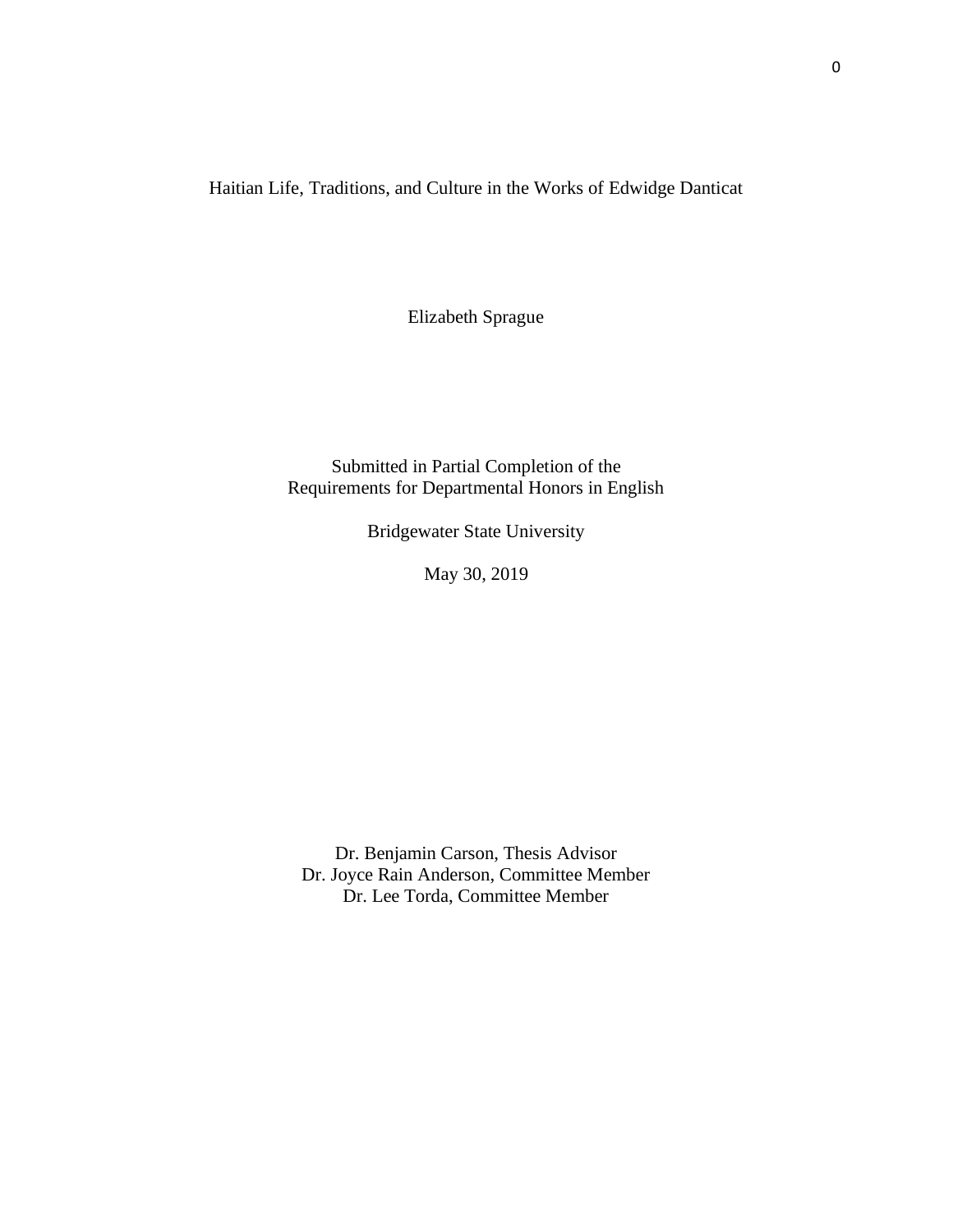### Introduction: Haiti, Kay Mari, and Me

Throughout the past couple of years of my life, Haiti has become increasingly significant in terms of how I see myself and how I see the world around me. My interest in Haiti began on my first mission trip to Kay Mari in 2015 through an organization, Haiti 180. Haiti 180 was created by Sean Forrest, who's first trip to Haiti was in 2002, providing medical services to the poor. While in Haiti, Forrest visited an orphanage and was moved by the heartfelt compassion and heroic efforts of the caretakers. It disturbed him to notice, however, that for most of the day the children had little activity or physical contact. When Forrest returned home to the States, he asked God to let him build an orphanage for the children of Haiti that would be a true home. The problem was … how could this be done, with no land, no resources, and no funding. With the help of an amazing team, Forrest produced a powerful concert that raised \$20,000 for the poor of Haiti, and then dedicated the proceeds of two summer camps to purchase the land and a home for an adopted Haitian family. Today, the orphanage, Kay Mari, is complete and bursting with happy children, the world-class school is full of life and learning, the chapel is a beautiful anchor for spiritual life in the village, a warm and inviting elderly home, Kay Martina, and the medical facility is standing strong.

Since my first trip, I have traveled back to Kay Mari seven times. Experiencing and seeing Haitian culture made me more aware of my life back in the United States. The mission of Haiti 180 is to create the opportunity to form well educated leaders of faith for the future of Haiti and to make sure every child in Kay Mari's care has a childhood that is filled with love and happiness. Haiti 180 is truly turning Haiti 180 degrees around to make it a better home for those who live there.

1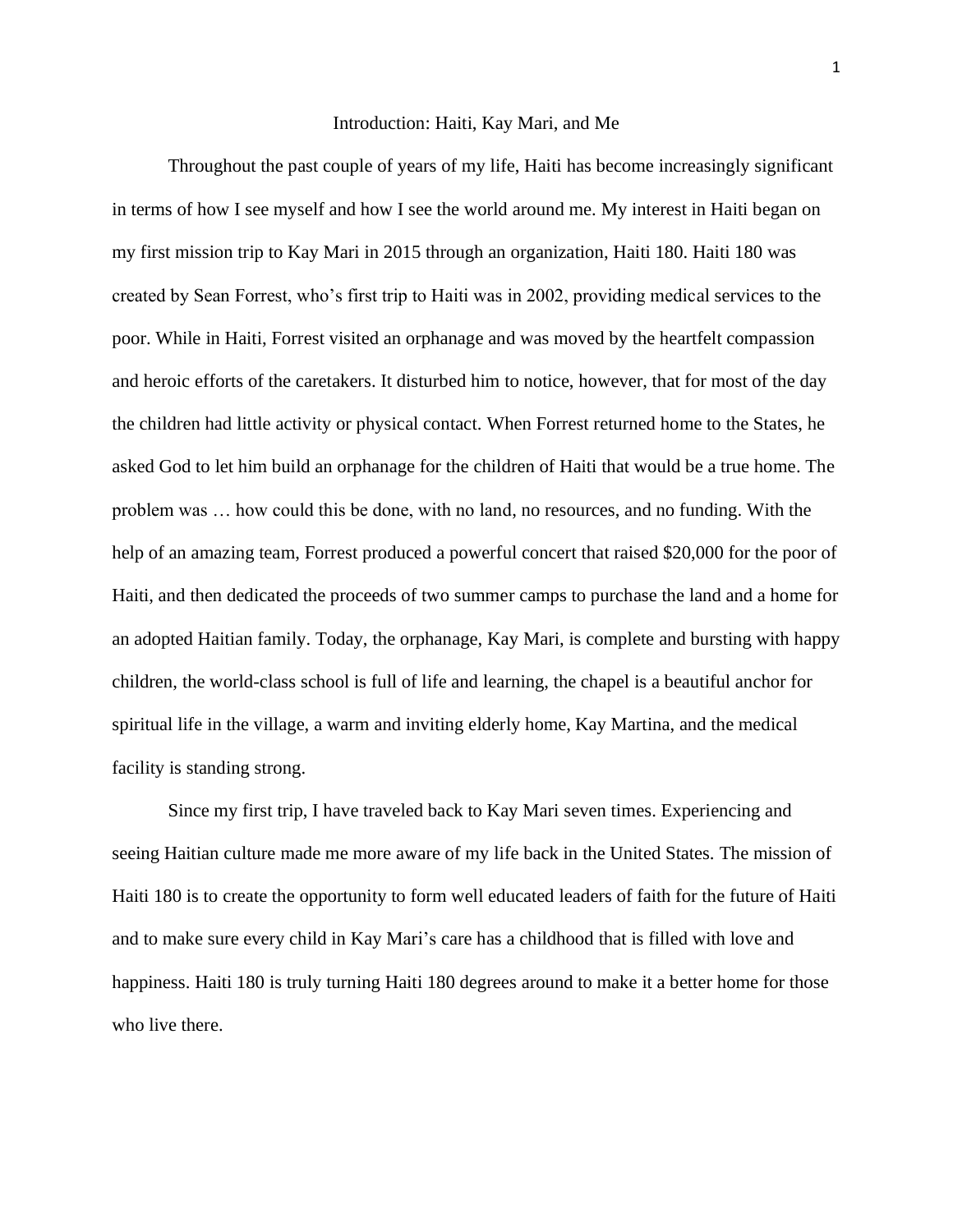I created a reading list that specializes in my content area of these subjects of Haiti. I focused on Edwidge Danticat in particular because of her life in Haiti. Her past life explained a lot about her writing and different outlooks on Haiti. With her parents leaving her to venture to the United States, she was left in Haiti, without her parents, just as many children I interact with have done. Her present outlook on Haiti is to write the truth about Haitian traditions and culture to not only inform readers of these aspects in Haiti, but to serve a purpose. Danticat's future of writing will be to carry out this journey of hers to serve a purpose to Haiti. Besides the facts of Danticat's writing, I feel personally connected to her. Although I have not gone through the events as she has, I have witnessed them first hand in Haiti. She could easily have been a child in Kay Mair's school or community in the village. Her views on religion and Catholicism are also common amongst us. I feel as though Danticat speaks to me to go to Haiti and work the way I do. I am not going there to change what Haiti is or stands for, but I am going there to have those in Haiti fulfill me.

A large problem that this thesis addresses is the way that the world sees and treats Haiti. The goal of this project is to inform readers that Haiti is more than just a victim of natural disasters and a foreign world. Haiti is a country full of loving, open-armed people. My first chapter I will introduce Edwidge Danticat, the author of the works I read. Her background and life are important because it defines her writing. Every work is different in terms of storyline, but they all are impacted by her life in Haiti, showing readers Haiti's true self. In chapter two I will inform readers about Haiti's past dictatorship and governments ways. This history of Haiti is a cause for some of Haiti's problems today. In chapter three, Danticat's memoir will help readers understand not only her sense of writing, but the events that have happened to her and many other Haitians like her. Chapter four will go into detail about the job of a mother in Haiti from a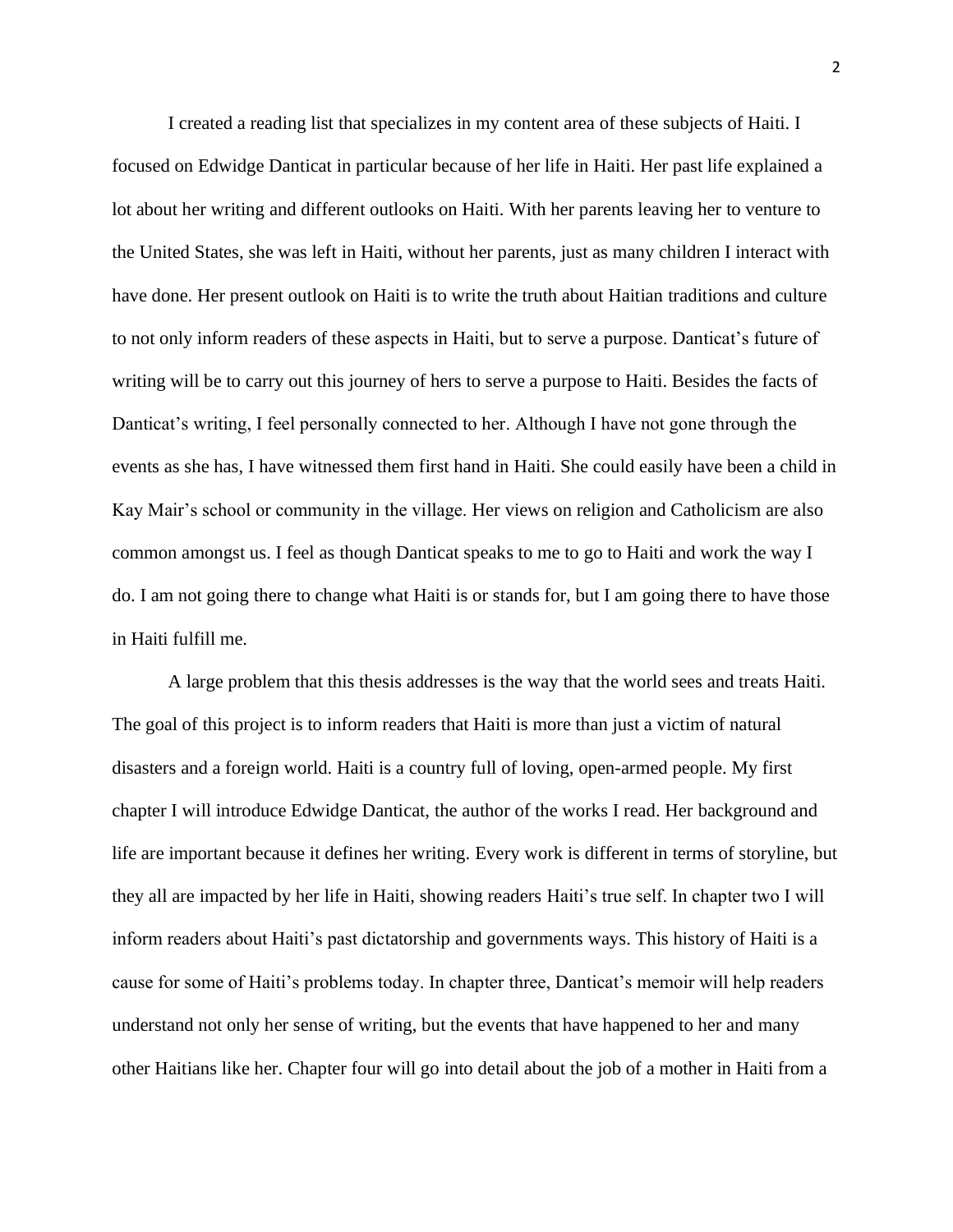religious standpoint. Religious and cultural norms will be discussed as well as a mother's duty for herself and her child. The fifth and final chapter explore a different take on Danticat's writing, a children's story. This chapter is important because it not only focuses on children, my main mission while traveling to Haiti, but it explains the act of storytelling that is done in Haiti leaving readers with a greater insight of the Haitian life, traditions and culture.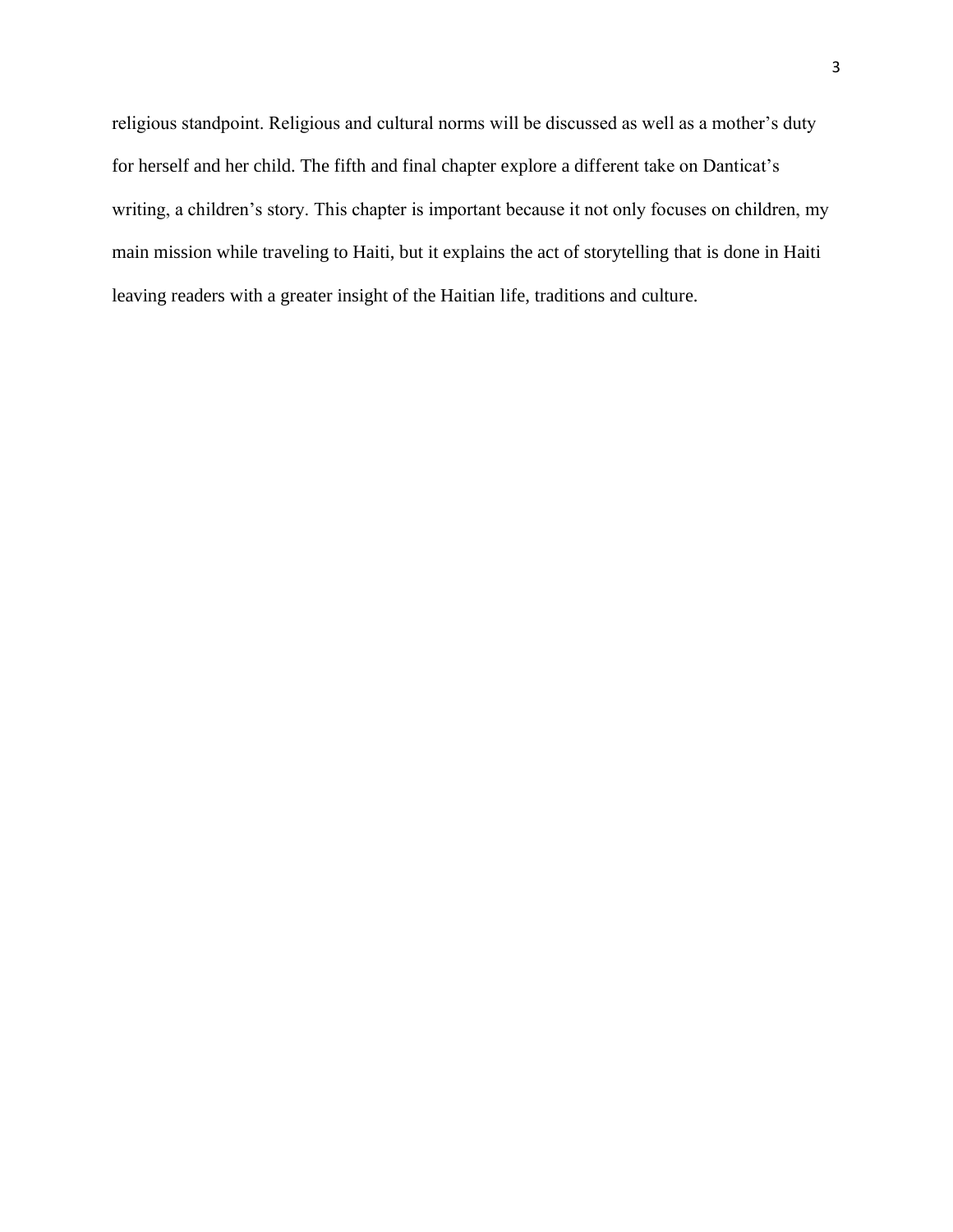#### Chapter 1:

## About the Author: Edwidge Danticat

Edwidge Danticat was born in Port-Au-Prince, Haiti's capital city, in 1969. As Haiti's most populous city, Port-Au-Prince tends to be the busiest, its streets filled with vendors, burning trash, traffic, and wild animals such as pigs, goats, dogs, and cats. In 1970, Port- Au- Prince's population was around 460,000. Today the population is around 900,000. Although Danticat did not experience Port-Au-Prince at its busiest or dirtiest, she was living in this city as it developed into what it has become today.

By the age of two, in 1971, Danticat's father, André, immigrated to the New York City, United States of America. In the 1970's, New York City had a rather high crime rate and social disorders. The 1970's were such a low point in New York City's history that the labor unions warned would-be visitors from Haiti and elsewhere to stay away. The one high point was in 1972 when the World Trade Center was opened. Haitians looked to America as a place to begin a new life that was sustainable for themselves and their family. Two years after Danticat's father left Haiti, her mother, Rose, followed.

With both of her parents now living in New York City, Danticat was left in Port-Au-Prince, along with her younger brother, André Jr. Danticat and André Jr. were left by their parents to be raised by their aunt and uncle. In an interview about her childhood in Haiti, Danticat emphasized the importance of storytelling, church, and studying. Although Danticat spoke Haitian Creole at home, at school she was taught to speak French. In Haitian school systems, even today, students are taught to speak and write in French. French is looked at as a more elite language, showing that the person speaking French is more educated or of a higher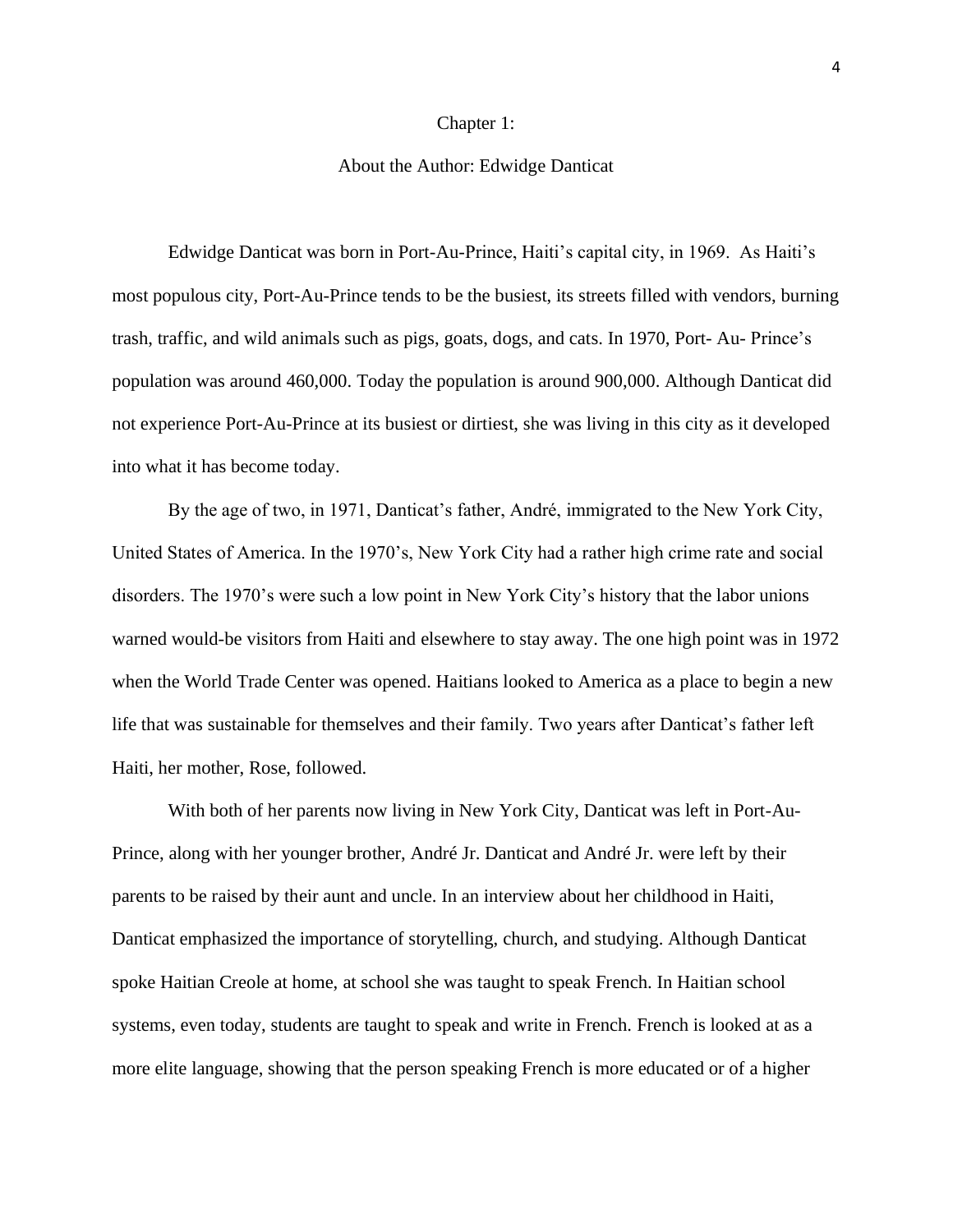class. This can cause problems in homes due to the lack of knowledge the parents or community have with French. But for Danticat, this education benefited her significantly. It was because of Danticat's education that she began writing at nine years old. By the age of 12 she moved to the United States to reunite with her parents in Brooklyn, New York, in a heavily settled, Haitian-American neighborhood.

After graduating high school, Danticat entered Barnard College in New York City, initially pursuing a career in nursing, but her love of writing and literature led her to graduate with a Bachelor of Arts (BA) in French Literature. Following the completion of her BA, she received her Master's in Fine Arts in Creative Writing from Brown University in 1993. This education in creative writing was the first step along her path for success, and it eventually led to the important works she has published to date.

Edwidge Danticat is the author of several highly acclaimed books, including *Breath, Eyes, Memory*, *Krik? Krak!*, *The Farming of Bones*, *The Dew Breaker*, *Create Dangerously*, and *Claire of the Sea Light*. She is also the editor of *The Butterfly's Way: Voices from the Haitian Dyaspora in the United States*, *Best American Essays 2011*, *Haiti Noir* and *Haiti Noir 2*. She has written six books for children and young adults, *Anacaona*, *Behind the Mountains*, *Eight Days*, *The Last Mapou*, *Mama's Nightingale*, *Untwine*, as well as a travel narrative, *After the Dance*. She has been nominated for or awarded prizes such the National Book Award in 2007 and was the 2008 winner of the National Book Critics Circle Award ("Edwidge Danticat | Penguin Random House").

Danticat uses her power as a writer to be a voice for the voiceless. Although her stories often betray a lugubrious tone, she does not want pity from her audience. The words she uses, and that scenarios and events which Danticat writes about have the power to motivate readers to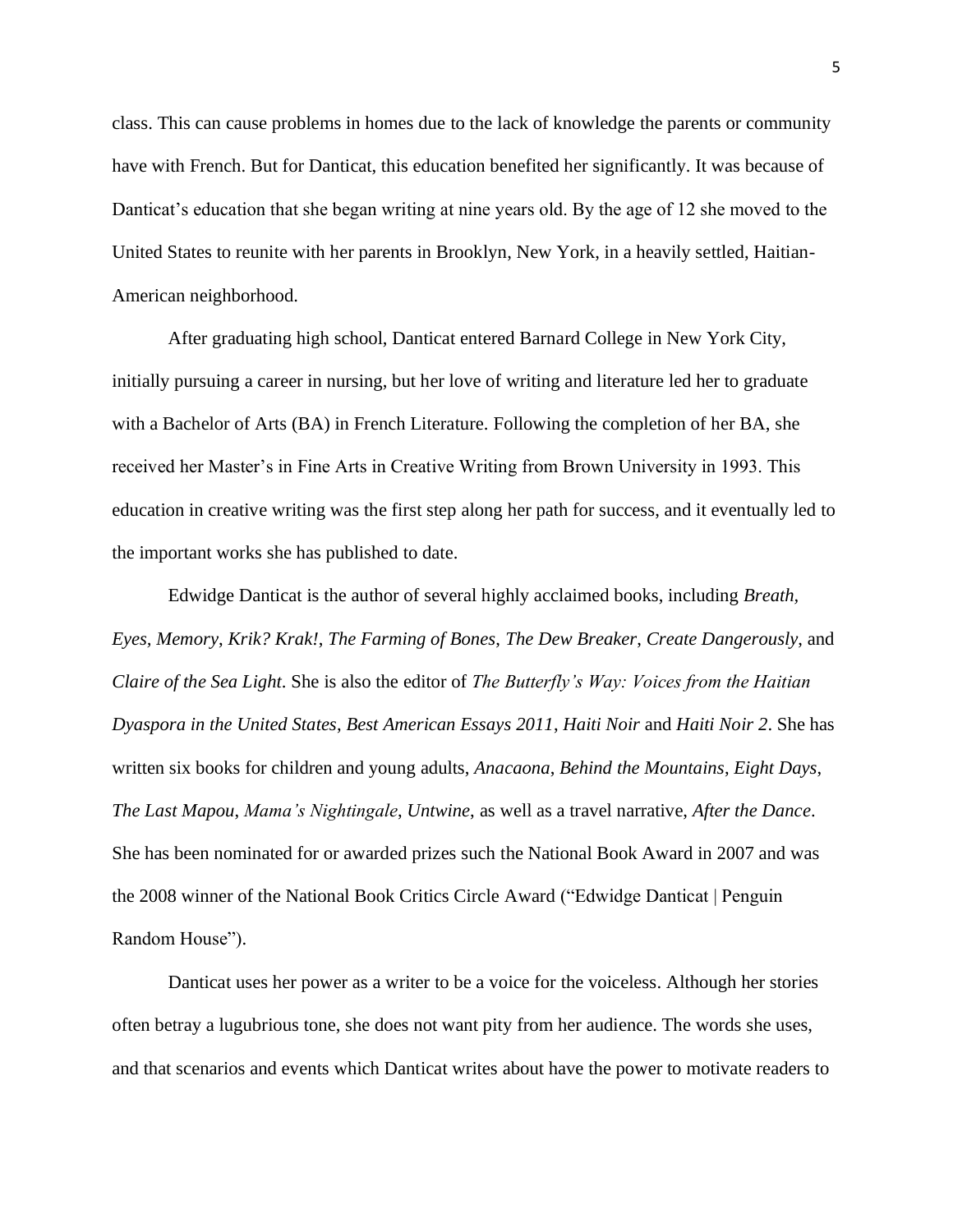go to Haiti and make a positive contribution to its history and culture, but that is not Danticat's intentions. Her intentions are to make an impact on the reader so that she can help prevent these situations such as dictatorship, cruel living situations, and severe poverty and homelessness from happening again, while showing how others live. Overall, Danticat's work does not demand pity for the Haitian people but hope to effect change. A blurb about *Brother, I'm Dying* from the *Washington Post*, describes the novel as, "Powerful…Danticat employs the charm of a storyteller and the authority of a witness to evoke the political forces and personal sacrifices behind her parents' journey to this country and her uncle's decision to stay behind." The *Washington Post* also noticed Danticat's need to create a political view that effects change and the ways Danticat calls attention to events happening outside of the United States. Danticat's works helps put readers in her shoes as well as her mindset throughout her life in Haiti and the impact that it has/ had on her. From my personal experiences in Haiti, these texts speak volumes about life in Haiti. Throughout this thesis, I will reveal the ways in which Danticat's works illuminate key aspects of Haitian history and culture, and how that history and culture shape life in Haiti today.

Danticat's bilingualism gives her more opportunities to express particular points of view and thus reach a wider audience. She holds in high regard Haitians, Haitian-Americans, and others who want to change the world. Erik Gleibermann, in "Inside the Bilingual Writer," writes, "Danticat's dance between languages, and between selves, illustrates the creative artistic and identify flow many bilingual writers experience" (30). This quotation gives readers a greater insight into why and how Danticat writes, as well as her influences. The diverse languages and cultures fuel Danticat's inspiring writing. In the following chapters, I argue that Danticat's novels give readers an important insight into aspects of her life that are important not only to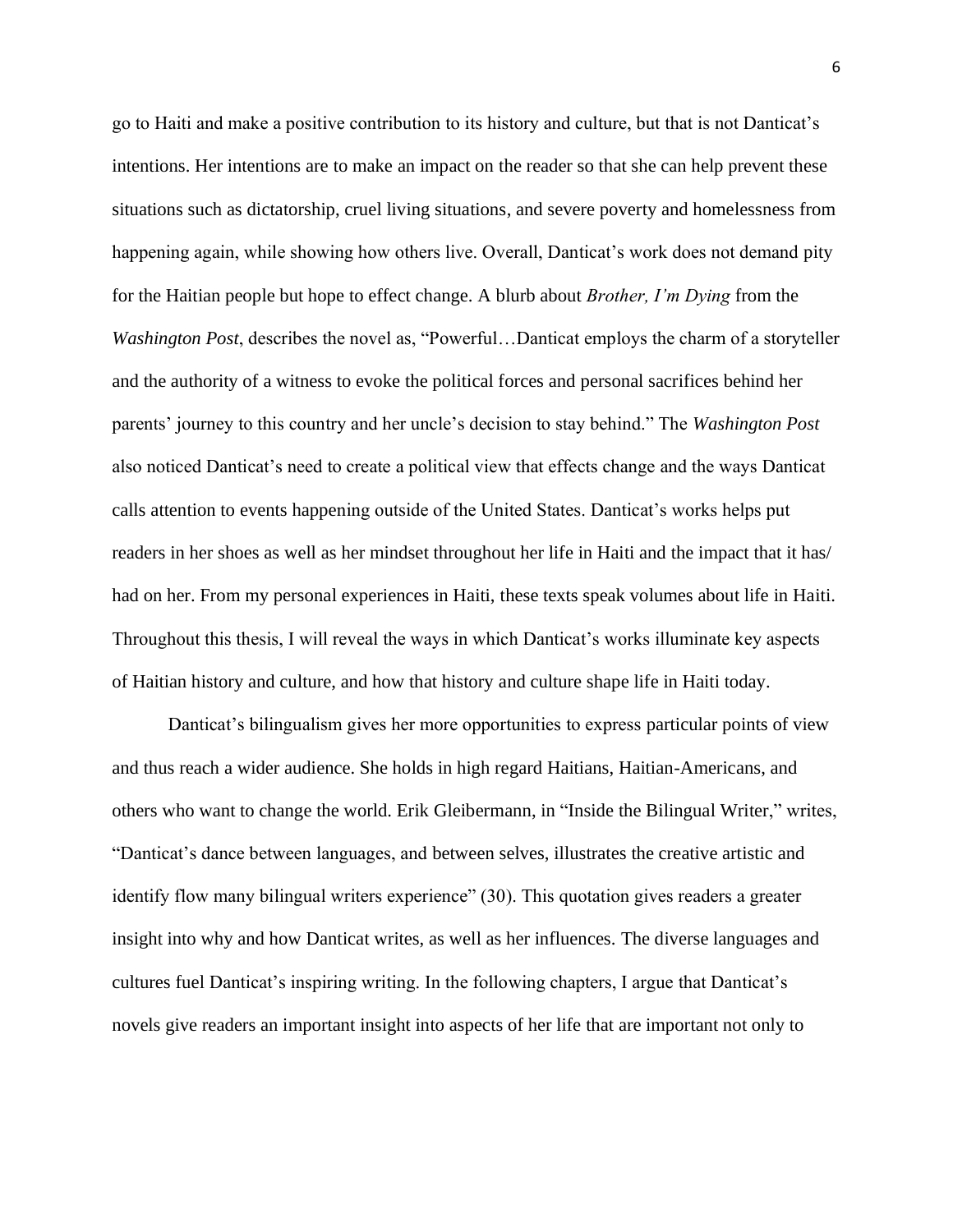herself, but the country of Haiti, while revealing the ways in which her works illuminate key aspects of Haitian history and culture still shaping Haiti today.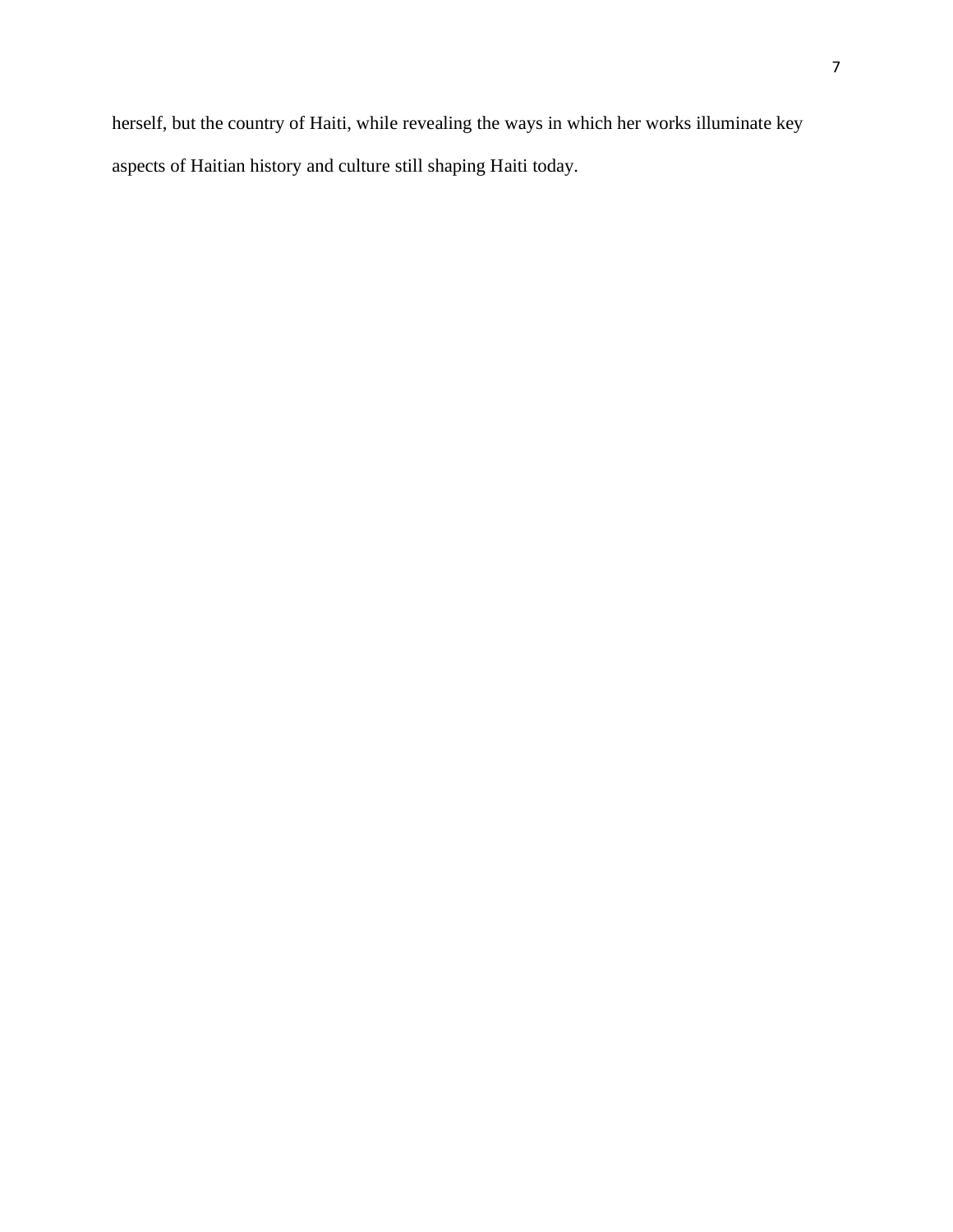### Chapter 2:

## Dictatorship and Prisons in *The Dew Breaker*

*The Dew Breaker* (2004), a deeply moving work of fiction, explores the world of a "dew breaker," a torturer, a man whose brutal crimes in the country of his birth lie hidden beneath his new American identity. Readers are introduced to the Dew Breaker later in his life as a quiet man, a husband and father, a barber, and a landlord to a man who lives in his basement. From the outside, other than the terrifying scar on his face, he seems to be an average man. Ka, the narrator as well as Dew Breaker's daughter, begins to find out more and more about her father's past, making sense of why he is the way he is. Through the novel, Ka explains her father's actions, thoughts, and history as she discovers them for herself. As the book unfolds, flashing back from Haiti in the 1960's to New York City today, readers dive into the everyday life, as well as the past life, of Dew Breaker. Dew Breaker exploits readers' emotions with love, remorse, and hope, while connecting both personal and political issues throughout his life.

Danticat explores Dew Breaker's personal and political rebellions, as well as the compromises that people must make in order to forget and move on from their personal and political history. Dew Breaker's experience as a prison guard under François "Papa Doc" Duvalier's, "Papa Doc", dictatorship leads to a lifetime of obstacles for himself and his family to overcome. Through Dew Breaker's experience as a prison guard, Danticat exposes the cruelty of Papa Doc's regime and his use of the Haitian people as his personal cult. In *The Dew Breaker*, the conditions of the prisons represent the unjust and inhumane experiences all Haitians endured under Papa Doc's dictatorship.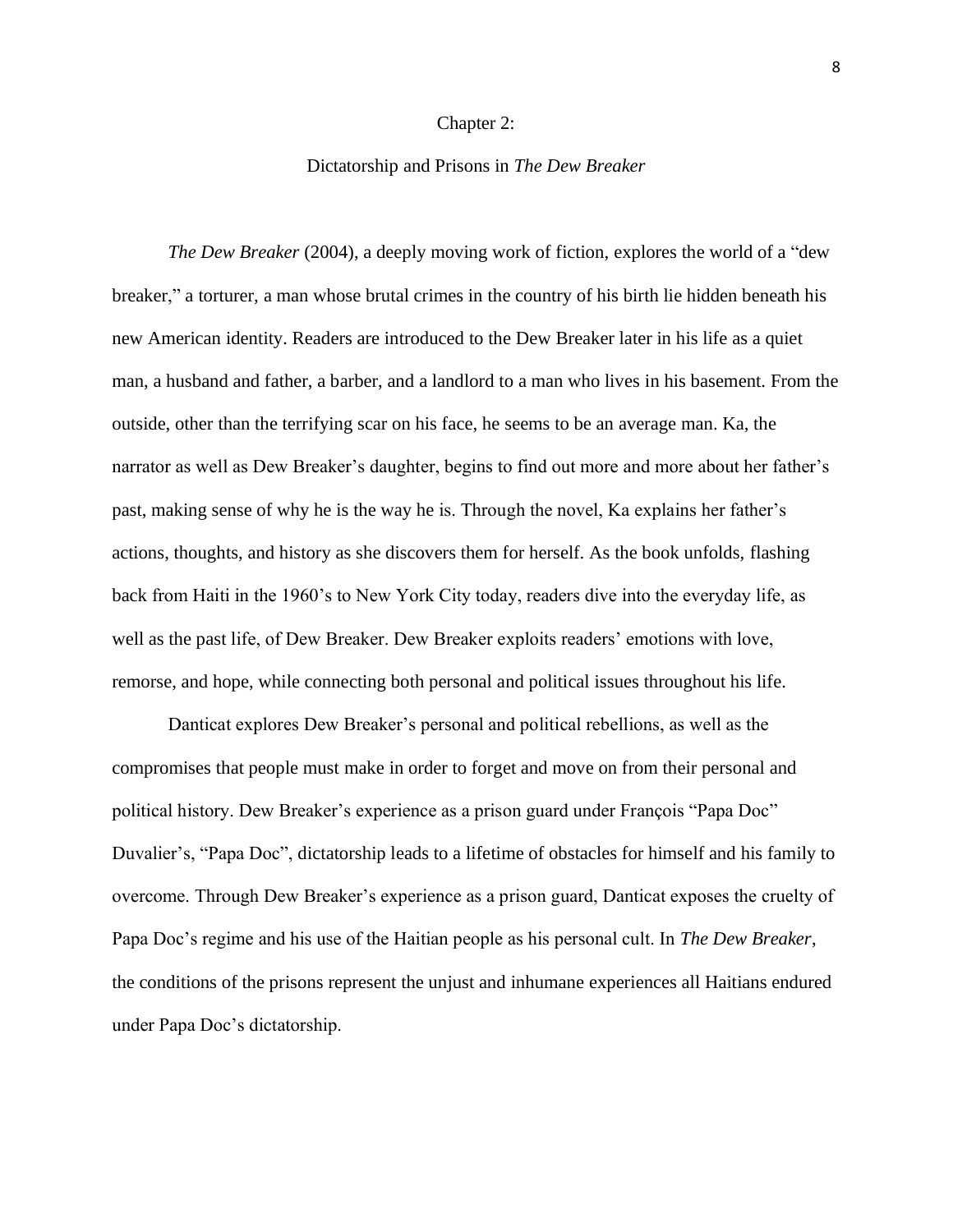Haitian inhumane prison conditions were unjust to prisoners under François "Papa Doc" Duvalier's dictatorship. At one point in the novel, Claude a minor from New York, USA, who has been exiled back to Haiti for killing his father in a rage, fortunately escapes the possibility of being trapped in an inhumane prison. Although he murdered his own father, he is not imprisoned. Expressing his excitement. Claude states,

I'm the luckiest fucker alive…If I hadn't been a minor, I'd be locked up for the rest of my life. They might have even given me the chair. And if the prisons in Port had more room, or if the police down there were worth a damn, I'd be in a small cell with a thousand people right now, not sitting here talking to you. (119)

Claude's excitement over avoiding prison helps readers understand the scene of a Haitian prison. Claude states that if he were older, he may receive the "the chair," or he would have been shoved in a Haitian prison for life. He also explains in the same quotation that the prisons did not have enough room to even hold him nor keep him. Due to the small space for holding inmates, the government's procedures are the reasons he was set free. Claude paints a picture of a cell packed with "a thousand people," protected by guards who is not "worth a damn." Readers may have heard that prisons in places such as Haiti and Mexico are unbearable, but readers may not truly understand the damage that can be done to a minor locked up in an unsanitary prison. Guards do not care about his well-being but, in fact, despise the prisoners. Prisoners are crammed into a tiny cell with thousands of other people, and the only reason why Claude was not put in a prison in Haiti is because of the lack of space. This leaves readers to understand that if a criminal commits a deadly act, s/he is set free because the prison cannot hold any more criminals. This lack of prison space shows that there is a problem within the justice system. The dictatorship is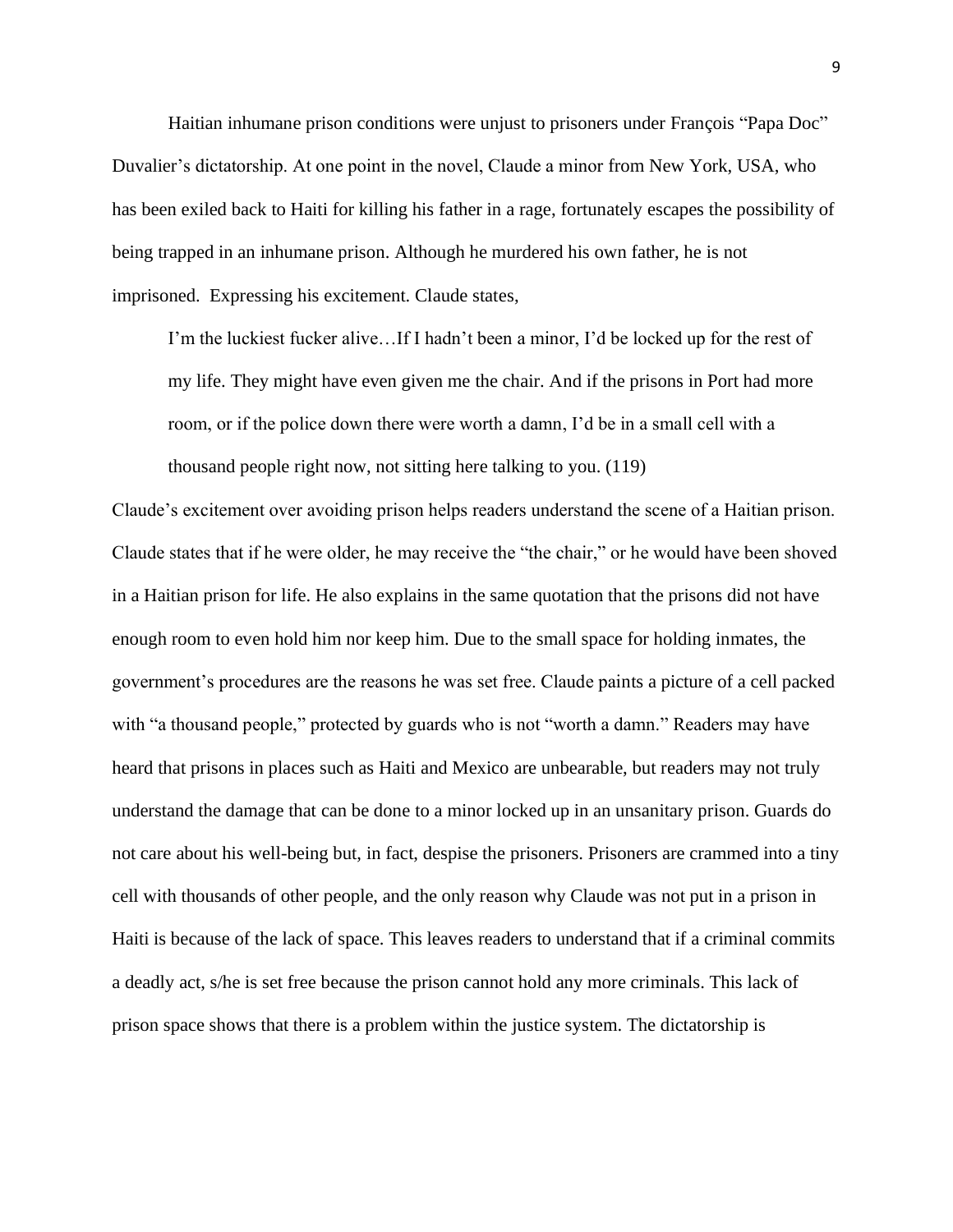responsible for these accommodations within the prisons, putting the responsibility for poor prison conditions squarely on Papa Doc.

Haitian prisons stand in for the larger inhumane conditions that affect everyone in Haiti. The prisons are used as a type of metaphor for what is happening in society in Haiti within the government. To better understand the conditions in Haitian prisons, Massachusetts Legal Help did an investigation in 2011. Mass Legal Help found that "… children 16 and older were confined with adults. Minors and adults sometimes occupied the same cells due to lack of available space…" ("Prison Conditions in Haiti"). Although this study was done in 2011, from personal observation, conditions have not seemed to improve all that much. In a small village in Haiti, way beyond the mountains, there is a man whom I have met on several occasions named Jean Marc. Jean Marc had been in prison for 5 years due to his hunger for bread and lack of money, causing him to steal. Jean Marc was recently let out in 2018 and told inhumane stories of events that happened behind bars with children. One story that stuck with me, told through a translator, was about a small boy, around the age of ten or twelve. Because he was so overwhelmed with emotion, Jean Marc's story was told with few details. While in prison, there was an older male inmate, who was there for multiple accounts of murder and child-related incidents. This older male took this small boy as his own, making the small boy not only sleep with him but act as a personal servant, and be punished when not fully satisfying the older man in physical or mental events. One example of this was when the boy was singing for the older man but did not know all the words; the older man physically assaulted him until he "fell asleep" as Jean Marc explained.

As of 2018, it doesn't seem like prison conditions changed much in terms of safety or health since 2011. A Haitian prison is not a place for a minor, especially if the chance that that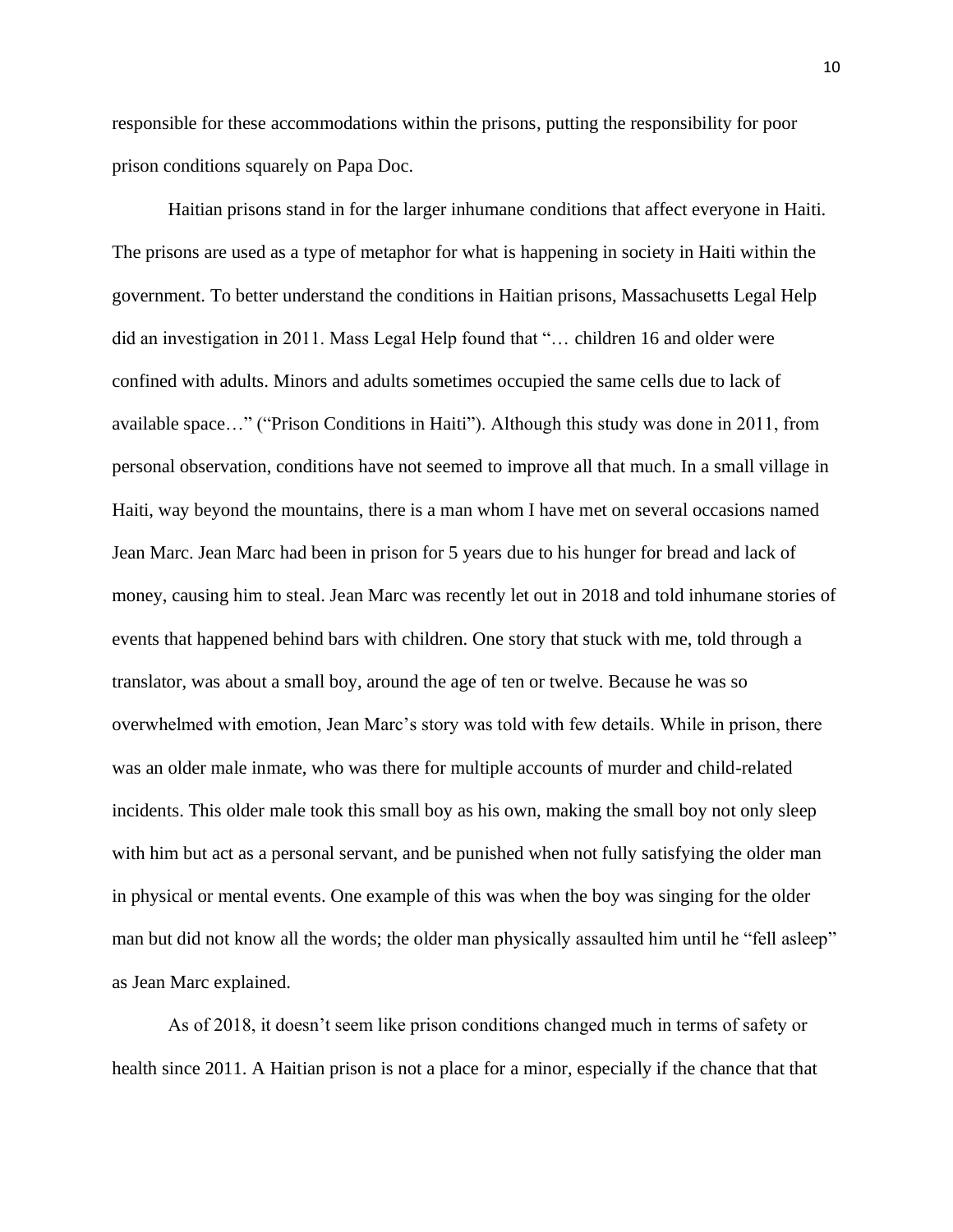minor will be housed with adult inmates. Besides the factor of the inhumane actions of cramming bodies into a cell, it is not safe to house a minor inmate with an adult inmate because of the obvious risk of sexual assault. Readers now better understand Claude's relief at not being sent to a Haitian prison. The barbarity of cramming bodies into small cells with a mixture of adults and minors has a dehumanizing effect. Haitian prisons that haunt not only prisoners but prison guards as well.

In recent years, prison guards in Haiti were haunted by an event that they committed and then attempted to cover up. In 2010, a newspaper reporter discovered that there was a "cover up" in a Haiti prison. The article was titled "Haiti Prison Killings Cover-Up." Haitian police ended up killing several inmates in the prison of Les Cayes. The prison guards claimed that a prison ringleader, Ti Mousson, who police claimed shot inmates who refused to flee the compound with him, was to blame for the massacre. This is not the first-time prisoners have witnessed murders. A former inmate, Kesnel Jeudi, told police what used to happen while he was an inmate in Les Cayes. Jeudi stated,

"…police made prisoners lie down and 'while the prisoners were lying down, they began firing'. Jeudi told the daily the police shootings involved some score-settling: 'There were people they selected to kill.' Most accounts put the number of dead from 12 to 19, with up to another 40 inmates wounded. The bodies were buried in an unmarked, common grave, the daily said." ("Haiti Prison Killings Cover-Up" US Washington, Sunday)

Numerous journalistic accounts show that Haitian prisons are still places of torture and murder, as they were under Papa Doc's dictatorship. Prison guards believe that they can act with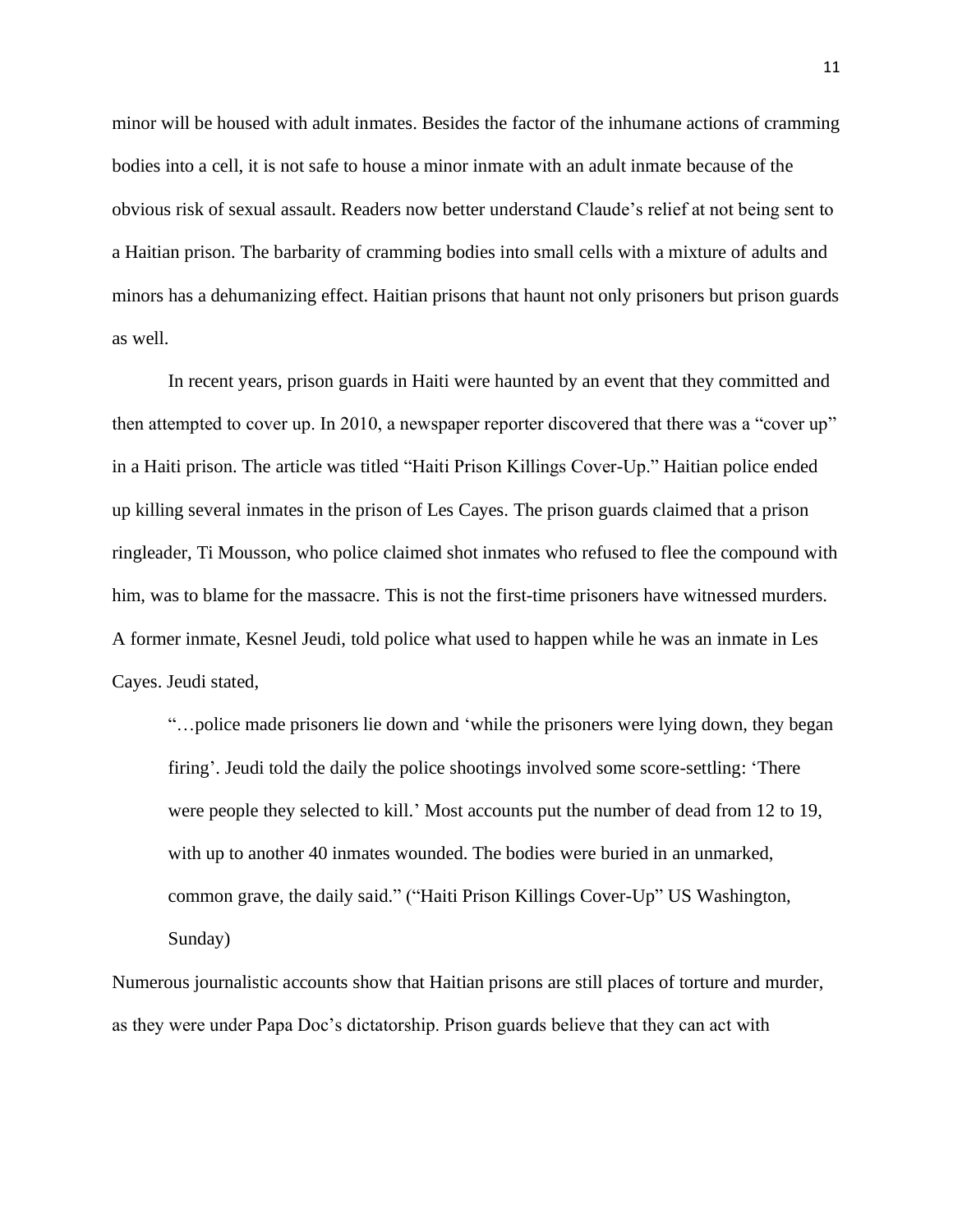impunity. But, for those guards who then leave these prison walls, they experience the negative effects of terror and torture witnesses inside over years.

Traumatic moments inside prisons cause unbearable recollections that prisoners and prison guards, as well as their loved ones, must relive for the rest of their lives. In *The Dew Breaker*, Ka explains her father's traumatic flashbacks to when he worked in the Haitian prisons. Ka states,

My father has had partial frontal dentures since he fell off his mother's bed and landed on his face ten years ago when he was having one of his prison nightmares. I mention that too. Just the dentures, not the nightmares. I also bring up the blunt, ropelike scar that runs from my father's right cheek down to the corner of his mouth, the only visible reminder of the years he spent in prison in Haiti. (4-5)

Although Ka is not quite sure about the specifics of her father's experience in prison, she bears witnesses to his nightmares, a symptom of post-traumatic stress. Ka's father's nightmares are so powerful that he leaps out of his bed during the night and falls to the floor. This physical symptom of his trauma is noticed by those around him. Ka begins to understand her father's past, or so she thinks. Regarding the scar on Ka's father's face, she just assumes that it is from his years in prison, thinking he was an inmate. Ka later finds out that the scar was caused by an incident that was her father's fault due to his position as a guard. Her father was part of a government group that instructed him to kill a preacher. The preacher fought back and ended up cutting Dew Breakers face with a shard of broken wood, leaving a scar. In "Danticat's *The Dew Breaker*, Haiti, and Symbolic Migration," Jennifer E. Henton explains the symbolism of Ka's father's scar. Henton writes, "The scar initiates Dew Breaker as a victim… Breaker now has a wound that symbolizes his loss. His power drained, he is subjected to domination and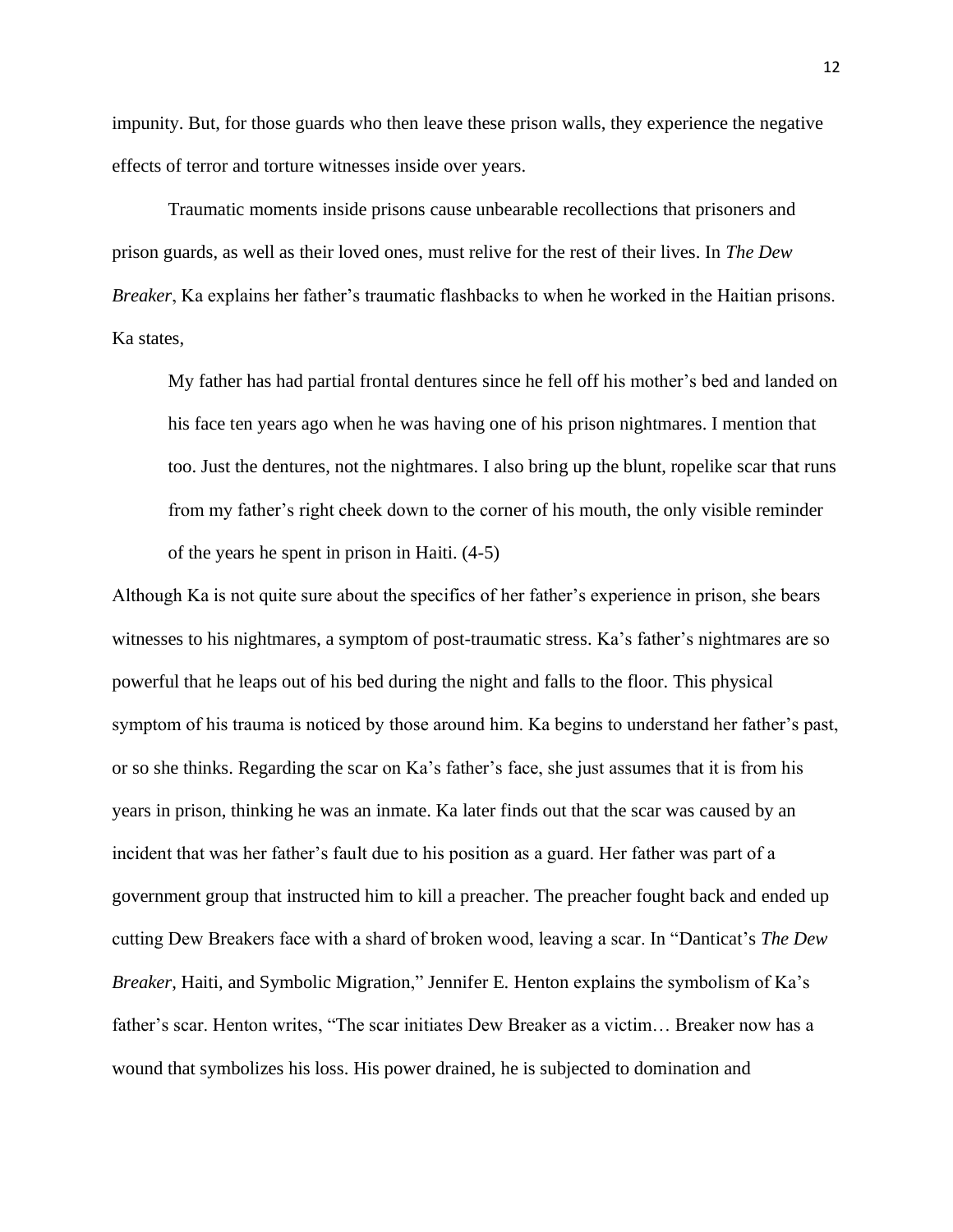oppression… (Henton 6). Some readers may not agree that the Dew Breaker is a victim since he was the one who committed acts that were inhumane. The scar, however, represents this overall general fear of dictatorship as well as the consequences on an individual. Dew Breaker had to commit harmful acts on others in order to please Papa Doc, leaving the scar. The people who chose to work as corrections officers in Haiti now live with disturbing memories of their time working under Papa Doc. The scars from this time are visible and obscured.

The reason why the dictatorship was so effective was due to a manipulative leader, François "Papa Doc" Duvalier. François "Papa Doc" Duvalier was given the title, President of Haiti, after the previous president, Fignolé, was deposed by the army and forced into exile in 1957 (Danticat, *Brother, I'm Dying,* 33). Papa Doc's dictatorship is characterized in *Brother, I'm Dying* as unruly and unjust. Danticat addresses Duvalier's dictatorship, writing,

Papa Doc Duvalier…refused to step down or allow new elections, despite a growing dissatisfaction with his increasingly repressive methods of imprisoning and publicly executing his enemies. Instead created a countrywide militia called Tonton Macoutes, a battalion of brutal men and women aggressively recruited from the countries urban and rural poor... $(51)$ .

Duvalier's unjust decisions and corruption lead the country of Haiti into despair by imprisoning and brainwashing, and, in many cases, killing, his people. Papa Doc abused his power by not allowing new elections, executing his enemies, and creating a militia group for his own enjoyment and needs. Papa Doc Duvalier victimized his enemies, his workers, and his government. Although dictatorship under François "Papa Doc" Duvalier made life in Haitian unbearable, Haitians did not always fare much better in places like the United States of America where they emigrated for a new life.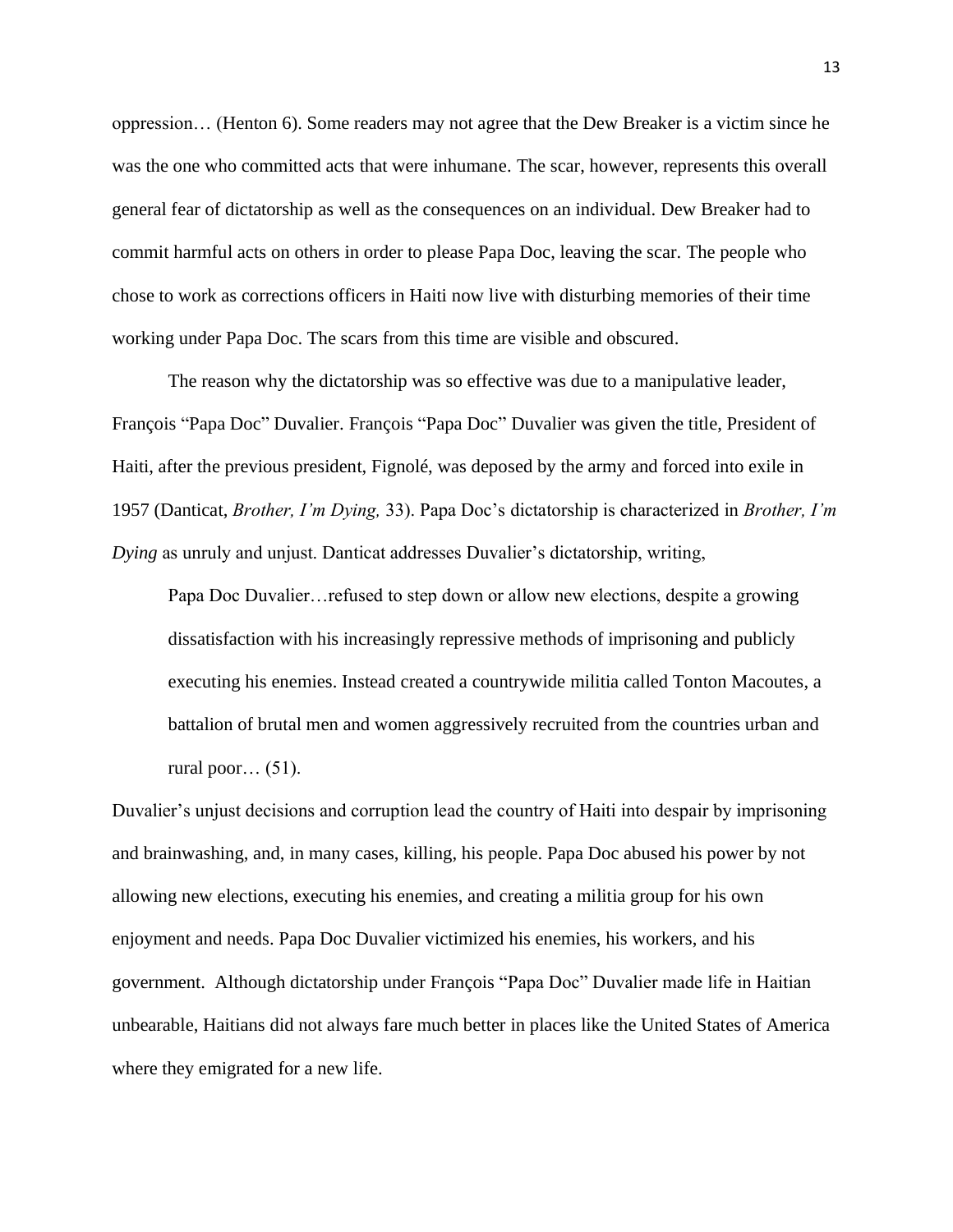Although many Haitians may move to other parts of the country such as The United States, they can still be targeted by the government and discriminated against. In *The Dew Breaker*, there was an incident in a nightclub in New York City between a Haitian man and the police. Danticat writes, "In the old days, they had often gone dancing at the Rendez Vous, which was now the Cenegal nightclub. But they hadn't gone much since the place had become famousa Haitian man names Aber Louima was arrested there, then beaten and sodomized at a nearby police station" (38). This event occurred due to police brutality within the government because of Louima's race. Although Louima was not under the rule of Papa Doc or facing Haitian prisons, he was still abused and assaulted by the government. Both Louima and Ka's father face incidents where dictatorship is similar in the ways of physical assault.

In a *Newsweek* article "The Lessons of Abner Louima" Ellis Cose discusses the Louima case and how it led to progress in the battle against police brutality. Cose describes those who tortured Louima as having "a narrow sense about innocence and guilt… Whoever physically participated in the depraved assault …an entire station house stood by and let it happen--and then clammed up about what had taken place" (Cose). Showing that these guards had no remorse for what they did, they will not be haunted. Just as the police had no remorse due to his Haitian background. The government and society brainwash these officers to have a vision of what their society should, or shouldn't be, leaving them to dismiss the "shouldn't be." Later in "The Lessons of Abner Louima," Cose discusses the officials who go against their "brothers." Cose writes, "The case was brought by a prison guard who was attacked after snitching on other guards for taking sexual liberties with female inmates" (Cose). Even though not all of these government officials are on board with these inhumane acts against the public, they have to go along with it due to the fear of being reprised if they do not participate. Haiti's prisons and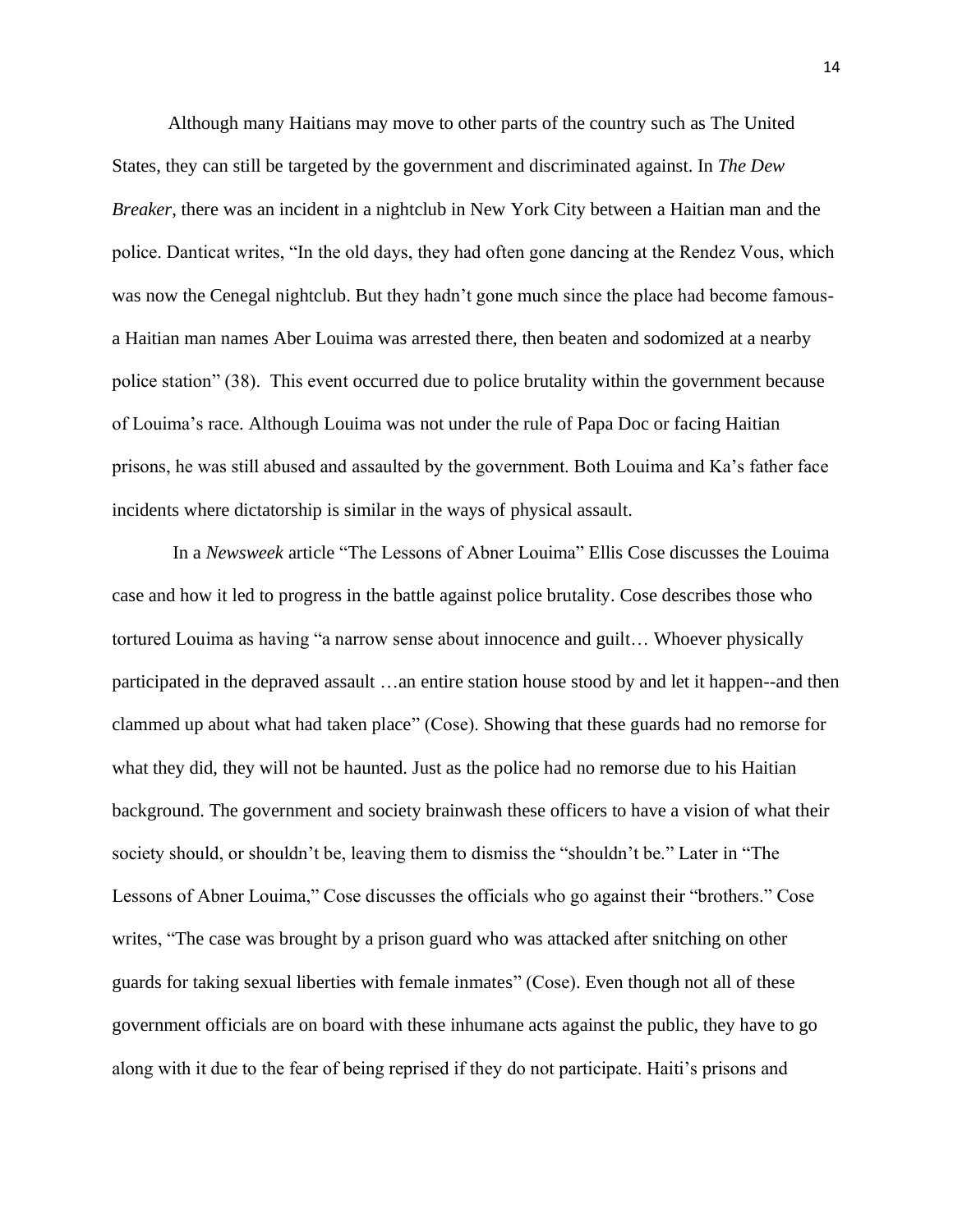United States' prisons may not be that different after all due to the government brainwashing its people.

In *The Dew Breaker* Papa Doc's dictatorship was unjust and inhumane, especially for those in prison. Not only did Haitian prisoners suffer under Papa Doc's rule, but prison guards such as the "Dew Breaker" were left with the unbearable memories of their time in prison. Since Duvalier's dictatorship, Haitian prisons have not advanced or changed in terms of safety, sanitation, and humaneness. Haiti needs to adapt resources that can help aid political power, resources such as the United States serving as an ally. Prisons in *The Dew Breaker* stand in for the imprisonment of all Haitians under the tyranny of Papa Doc's dictatorship.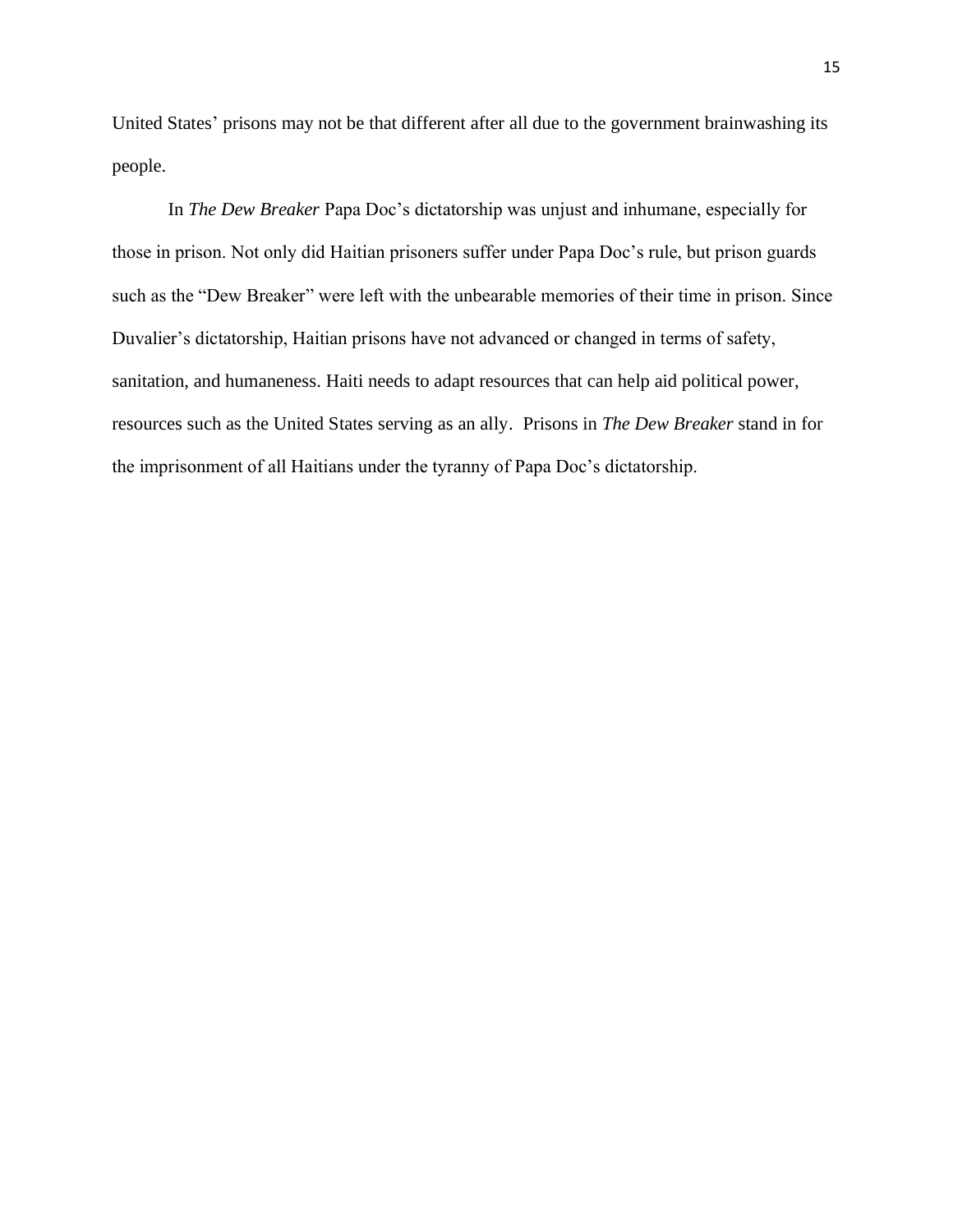#### Chapter 3:

## Separation and Loss in *Brother, I'm Dying*

*Brother, I'm Dying* (2007), Danticat's emotional memoir, focuses on separation that she has faced. At the age of four, Danticat's parents left her in Port-Au-Prince to move to the United States. Danticat was placed in the care of her uncle Joseph, a charismatic pastor, to whom she had become profoundly attached and upon whom she looked as her "second father." At the age of twelve, Danticat reunites with their parents and her two younger brothers in New York City. While she was excited to see them, she was sad to leave her uncle Joseph and the only home she has ever known in Haiti. Danticat recounts her family's trouble to show the world what terrifying experiences she encountered in 2004. This tale is terrifying because it shows how easy it is for good people to get caught up in events beyond their control. The story leaves readers with a deep sense of separation and loss for those Danticat loves most.

Danticat's first experience of separation was when her father left her and their family in Haiti and moved to the United States. Danticat states, "because he had a job, a wife and two children as incentives to return to Haiti, my father was granted a one-month tourist visa. But he had no intention of coming back" (Danticat 54). Traveling from country to country for a long period of time is not as suspicious if the person traveling has a wife, job, and family back home. The new country trusts that the visitor will soon exit their country and return home. But Danticat knew that her father had no plans to return home, even though he left some of the most important people in her life behind.

Danticat experienced separation for a second time when her mother followed her father to the United States. While Danticat is dropping her mother off at the airport, she has a sudden fear: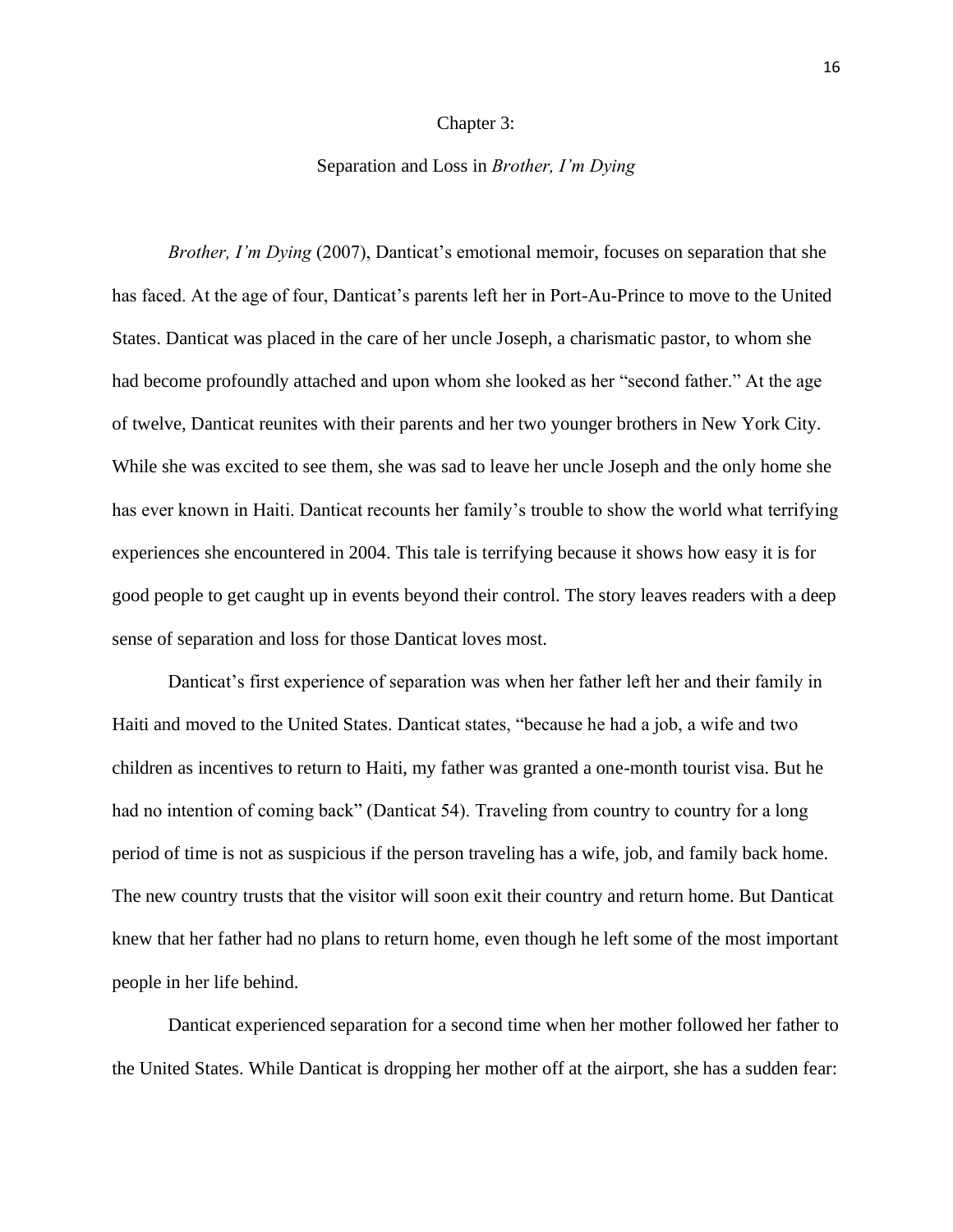"But what if our mother went away and never came back? Just like our father. Panicked, I leaped out of Uncle Joseph's arms and ran right to my mother, pressing my face against her legs. I pushed him back as he tried to grab me again…she could not bear to look back" (Danticat 57). Danticat realizes that her mother is not simply going to visit her father but is leaving Haiti behind to start a new life in the United States. As a child, this sense of separation and loss affects her future, particularly her ability to grow close to another.

Danticat experiences similar effects of the fear of separation and the fear of a bond due to the experience of both her parents moving to the United States. The fear of bonding was shown at the end of the novel, following the birth of Danticat's baby. She states, "She was leaving my body and going into the world, where she would spend the rest of her life moving away from me" (Danticat 253). In an article in *World Literature Today*, Robert H. Jr. McCormick explains Danticat's outlook on the birth of her daughter and the reason behind her daughter's name. McCormick writes, "The idea of separation has embedded itself so deeply into the consciousness of Danticat that she conceptualizes the birth of her daughter as a kind of separation. Perhaps the need for family cohesion prompted her to name her daughter Mira" (McCormick 72). Instead of looking at this new child being happily brought into the world, Danticat feels her daughter growing away from her, instead of with her. While most women and their newborns begin to create an unbreakable bond, Danticat dismisses the happy events and can only push her daughter away, because, in her mind, that is what will happen in the end anyway, leaving her alone.

Danticat's fear of separation was developed with her Uncle Joseph. In "A Conversation with Edwidge Danticat and Jonathan Demme" for the *New York Amsterdam News* in regard to *Brother, I'm Dying*, Misani, the moderator of the conversation tells us that,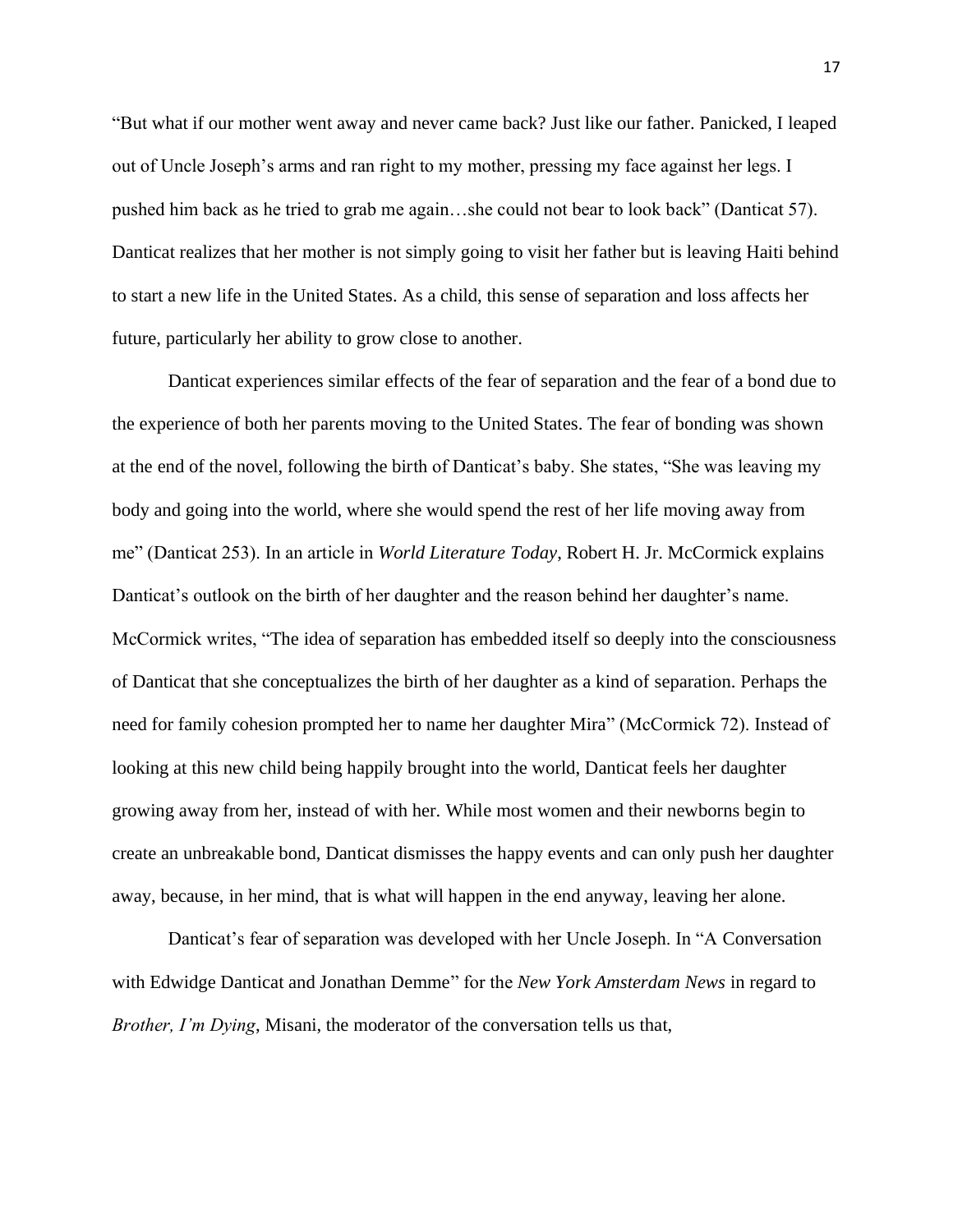At the same time, the psychological impact borne by the children who are torn from their nuclear family and in this case placed into an extended family setting is also delved into. Danticat gently explores the children's initial reactions at the departure of their parents, to settling into their uncle's extended household. This separation brought Danticat and her Uncle Joseph very close to each other, intensifying the pain she felt about his horrific death (Misani 20).

In the beginning of Uncle Joseph and Danticat's relationship, there is a lack of connection due to her fear of growing closer to someone. After years of him being a father figure to her, she became attached to him at the hip. By the end of the memoir, Uncle Joseph dies in a difficult way, leaving Danticat not only heartbroken but lost. Following his death, she gives birth to a baby girl and holds the same fear of separation towards her. Although Danticat's uncle was her source of kinship and then loss, Uncle Joseph deals with his own loss of self.

After Danticat moves to the United States in 2004, Uncle Joseph was exiled from his own home. His life threatened by an angry mob, forced to flee his church, the frail, eighty-one-yearold Uncle Joseph, who years earlier had lost his voice from cancer, decides to move to the United States like his brother where he thinks he will be safe. Instead, he is detained by U.S. Customs, held by the Department of Homeland Security and brutally imprisoned for being uncertain about the length of his visit. Uncle Joseph is stripped of his name and given a number. Danticat explains her uncle's identity loss, "My uncle was now alien 27041999" (Danticat 214). A name is very important due to its representation of who the person is, a number is not a person, a number does not have a face, a life, a family, but a name holds those qualities. By giving him a number, the government is dehumanizing him, causing Uncle Joseph to lose himself. While being detained, his medicine, a traditional medicine in Haiti, was taken away from him because it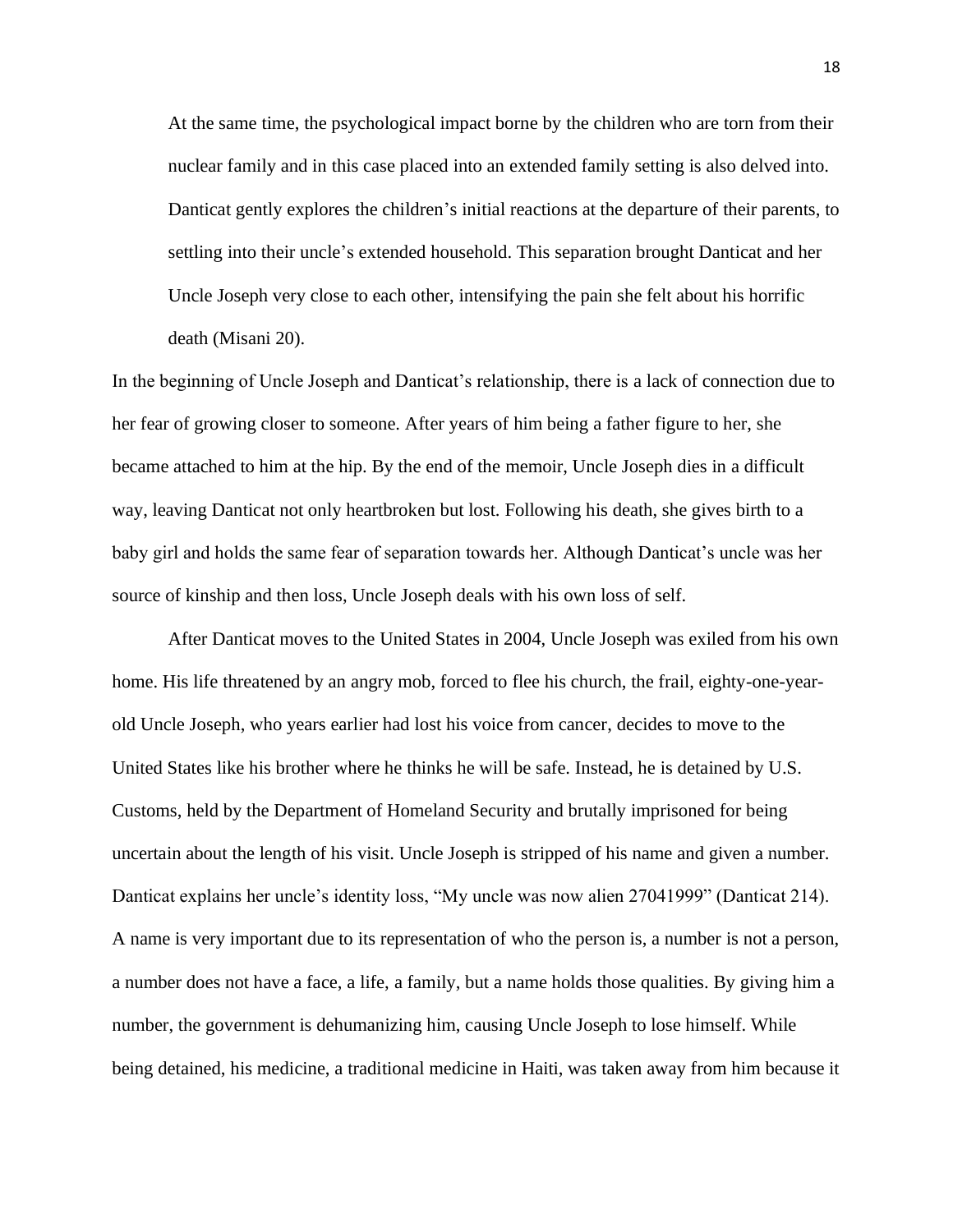was seen as a "voodoolike potion" (Danticat 227). This cultural difference creates a separation of human races and a lack of understanding cultural practices. Following his detention, he ends up dying just a few short days after. Demme Demme, in his conversation with Danticat, says, "This transcends a family tragedy…that your Uncle can die at the hand of Americans… because he was honest (when asked how long he would stay in the U.S and he said he did not know), he was incarcerated and died because he wasn't given the proper treatment" (Misani).

Misani, reflecting on Demme's comments, writes,

The audience also learned about the intolerance, prejudice and stereotyping that her uncle experienced during his last few days as a detainee of the U.S. government. Danticat divulged that when Joseph had asked for the bush medicine he had been taking for an ailment and which he had brought with him from Haiti, the immigration officer had responded to the elder by saying that the medicine was not really medicine, just before going on to label it as Voodoo medicine (Misani).

Uncle Joseph's death is ironic because he fled Haiti so he wouldn't die, yet he died because of the Americans. Without his medicine, he could not survive making the Americans at fault due to them banning his "Voodoo medicine." His honesty while entering the United States caused his suffering as well. If he lied and made up an amount of time he was to stay, he may have been set free. What makes his loss even sadder is that he did not want his body sent back to Haiti when he did pass; he wanted to be buried in the United States (Danticat 239). Uncle Joseph was so segregated from Haiti after his exile, he wished to be cremated in an unknown land rather than be buried in his home land of Haiti. Uncle Joseph did not only lose a part of his identity but a large part of his religious self as well. Being cremated is not a religious standard that he would usually follow. A standard funeral and proper burial for a Haitian Catholic are what a typical religious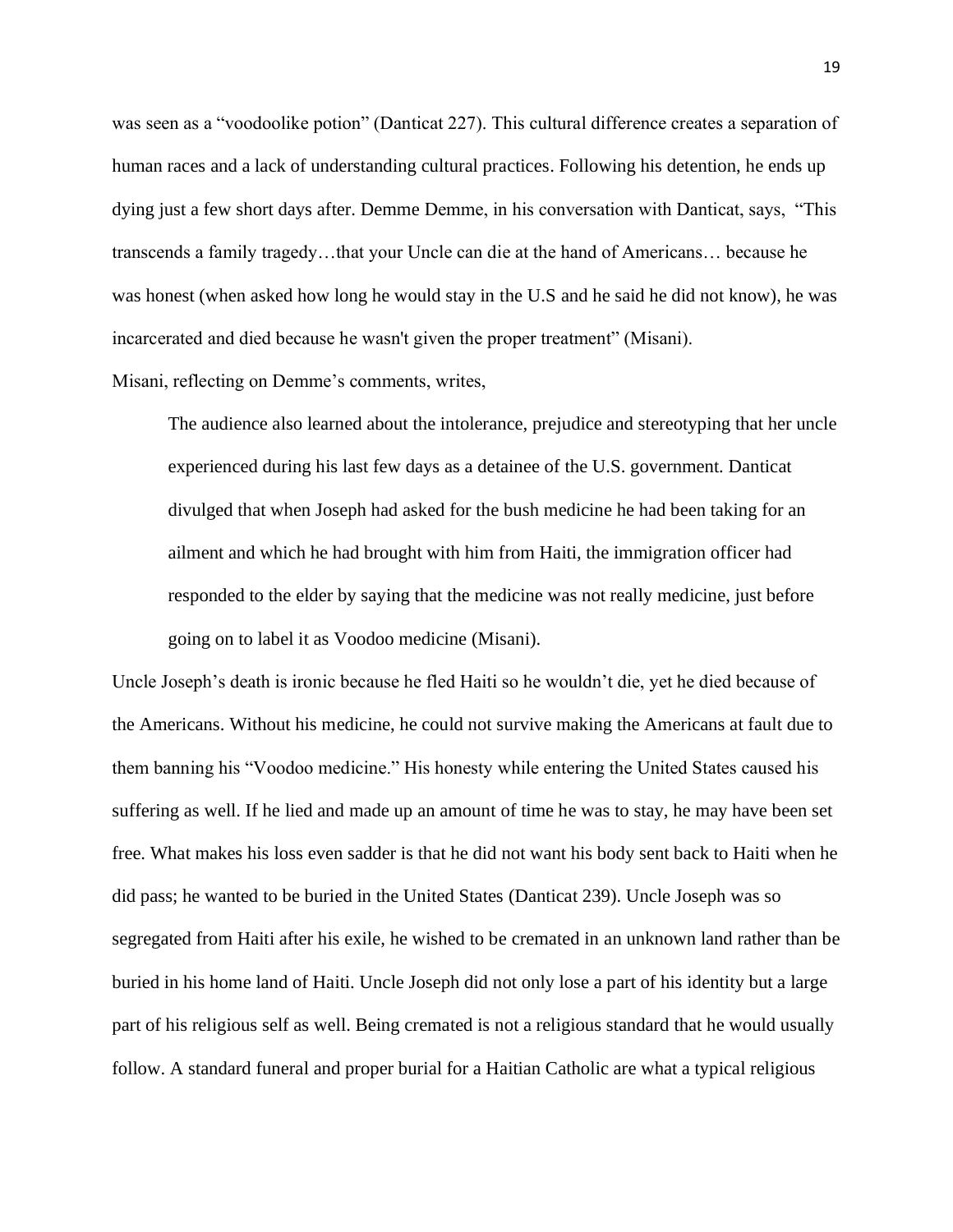man like himself would expect. Uncle Joseph's body after he died was not used for religious norms but rather an unethical Catholic belief. Another person who did not follow his religious norms and was sent to exile was Marie Micheline.

Marie Micheline is Guillermo Hernandez's daughter, but she was raised by Uncle Joseph and his wife, Tante Denise. Alongside Danticat, this relationship resulted of which was a sisterlike bond. Marie Micheline was another person that Danticat had to say goodbye to. Marie becomes pregnant at a young age and the father of the baby refuses to take responsibility for his actions, making Maria look like a mockery. Tante Denise sends the young woman to live with her mother in a distant part of town. At a young age, Danticat is not fully aware of what is happening and why she has to be sent away. It seems that everyone who Danticat comes to love ends up being sent away or distanced from her. While being away Marie marries Pressoir Marol, a Macoute who beats her and ends up separating Marie from her family. Although Uncle Joseph rescues her and brings her back home to him and Tante Denise, Marie was put into exile separating her from a life she could have succeeded in. With Marie having an impact of separation on Danticat, other people such as Granmé Melina created a larger remembrance of loss.

Granmé Melina is Tante Denise's mother, who acts as a grandmother figure to Danticat. Granmé Melina came to live with her daughter and Uncle Joseph in 1979. At the time, she is between ninety-seven and one hundred years old. She is a very popular woman, people from the neighborhood gather and listen to her tell folktales in the evening. Granmé Melina ends up dying in her sleep, and Danticat finds her. Granmé Melina's funeral was Danticat's first. At the funeral her Uncle's words filled Danticat with a sense of loss. Her Uncle states, "Death is a journey we embark on from the moment we are born" (Danticat 73). This saying made her realize that death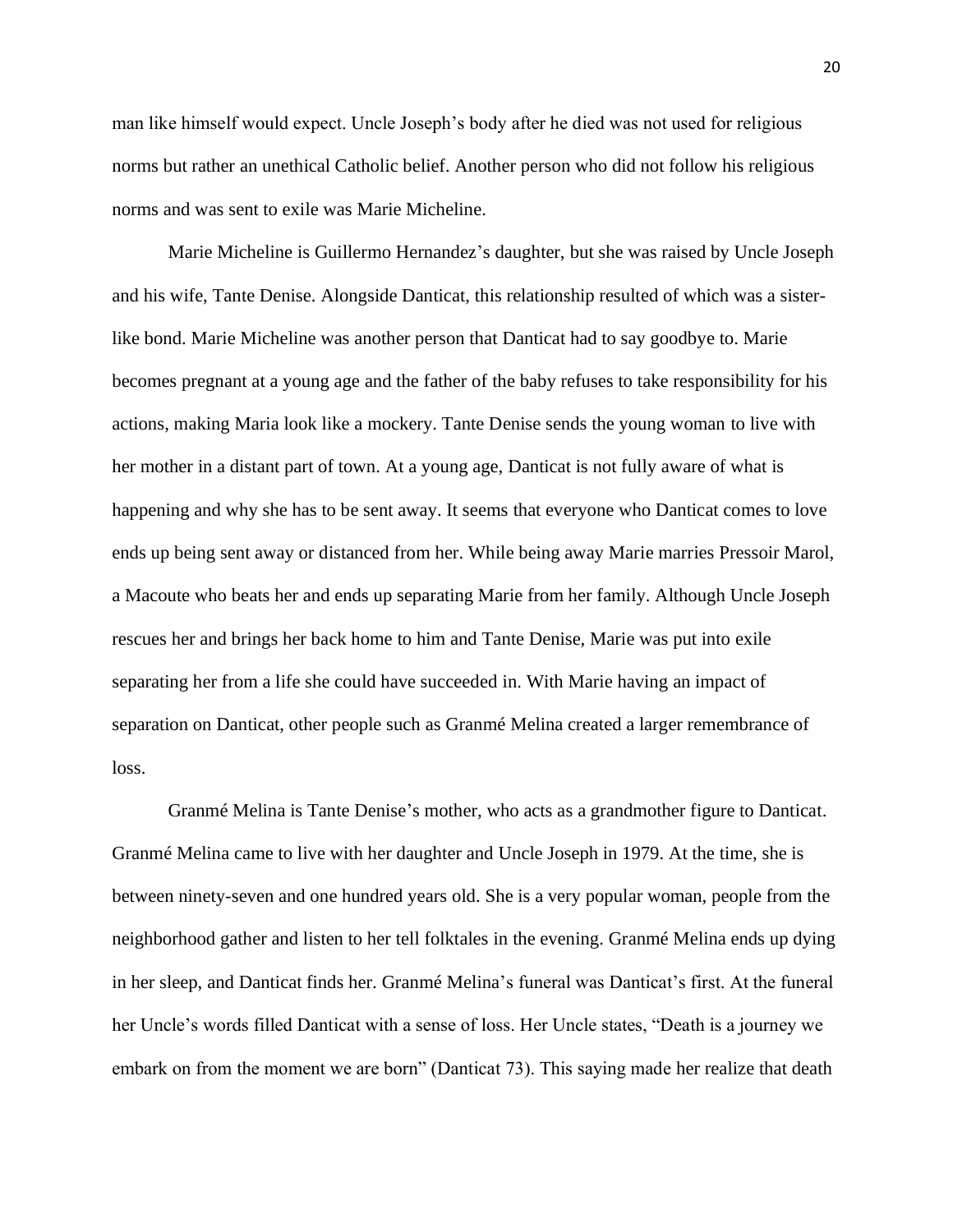is inevitable. Yes, this may be true, but during a Haitian funeral, these dark words would not be commonly used for a woman of Granmé Melina's age. As her Uncle progresses through his sermon, Danticat thinks about why Uncle Joseph is as sad as he is. She states, "Granmé Melina's death perhaps a reminder of how close he [my uncle] himself had come to dying…he mouthed one word: Good-bye" (Danticat 74-75). Again, funerals in Haiti, especially for the elderly, are a celebration of life, not a time to grieve. Because this is Danticat's first funeral, this is all she now knows.

Having spent considerable time in Haiti, I have seen and heard many funeral processions. In the streets of Port-Au-Prince I have seen large groups of people carrying a casket singing and dancing to celebrate a beautiful life. In *Breath, Eyes, Memory* by Danticat, funerals are described as "People with gourd rattles and talking drums joined in. Others chimed in with cow horns and conch shells" (Danticat *Breath* 237). Haitian funerals entail singing, making music, and celebration, rather than sitting around a casket stating somber thoughts on death. Despite the emphasis on celebration Danticat's experience with funerals leaves her with a sense of sadness and loss, just as another event or places in her life: airports.

Like Haitian funerals, the Port-Au-Prince airport is a fun and loud environment to be in, expect for Danticat. As a child, she had to say goodbye to both of her parents in this airport, and now that she is older, she will say goodbye to her Uncle Joseph in this same spot. As Danticat is leaving for Miami, she states, "My mother was right about my plane ride to Miami that July 2004. It was going to be the most lonesome of my life" (Danticat 58). After separating herself from the only family she knows, to travel to her true family, she is sitting on a plane, knowing no one, sad, alone, and nervous. Airports are a site of escape, yet no body belongs. In airports,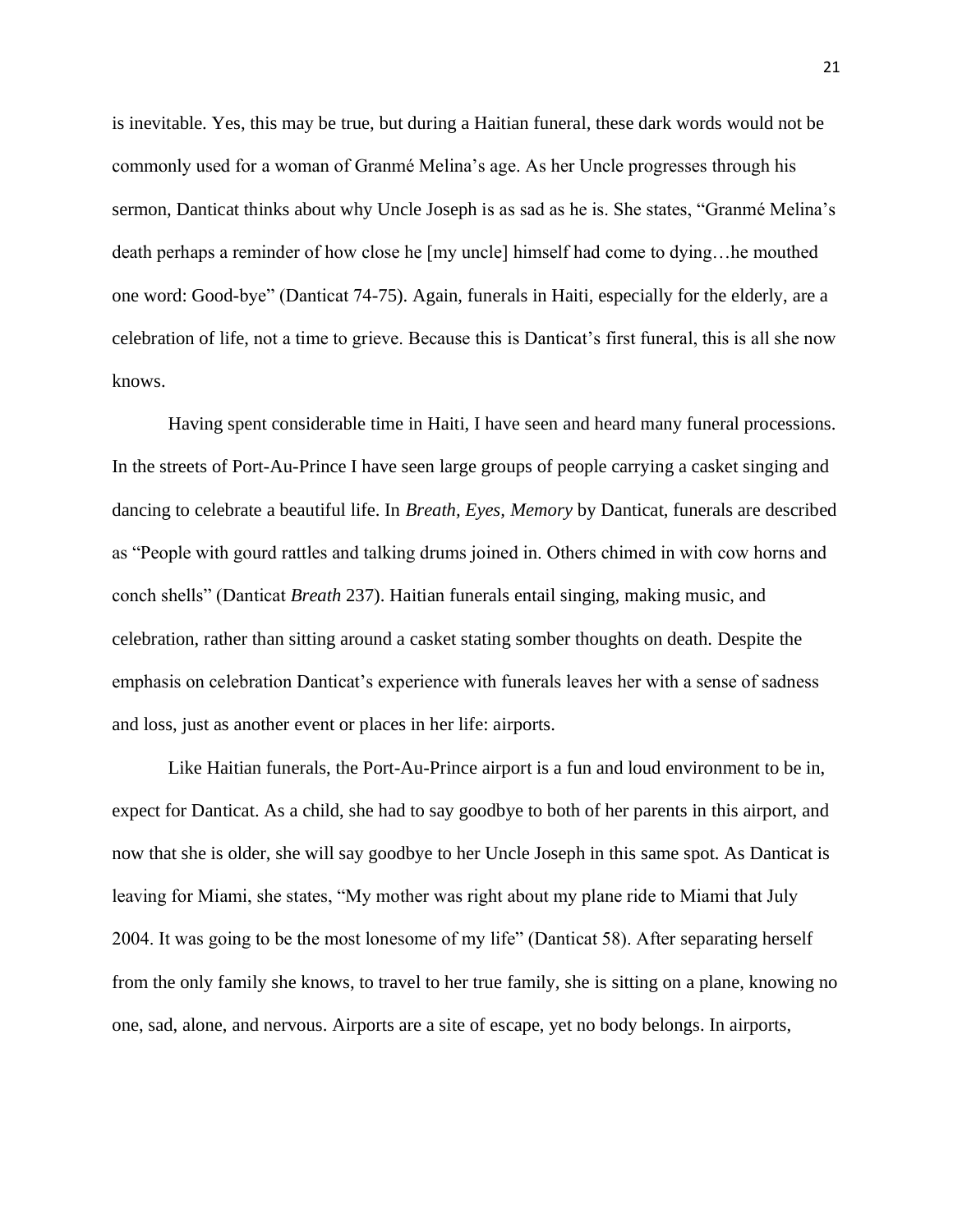everyone is coming and going; they are not a home for anyone, there is no guarantee. Airports are a place for separation.

While airports and planes are means by which we experience new beginnings and adventures, they also loved ones saying goodbye to one another. Events and issues like Uncle Joseph experienced happen every day with Haitians in the U.S. and in Haiti. In November 2018, Haitian airports began to have trouble: gangs, protests, and shootings. Although I was not personally on island when this occurred, friends of mine were. The organization that I travel with, Haiti 180, had to be evacuated, by helicopter. Since they could not reach the airport due to the attacks in the airport, they had to have a personal helicopter escort them out of the country. There is always a sense of loss and separation with airports, just as Danticat experienced. Throughout *Brother, I'm Dying* Danticat ends up losing and being separated from her loved ones.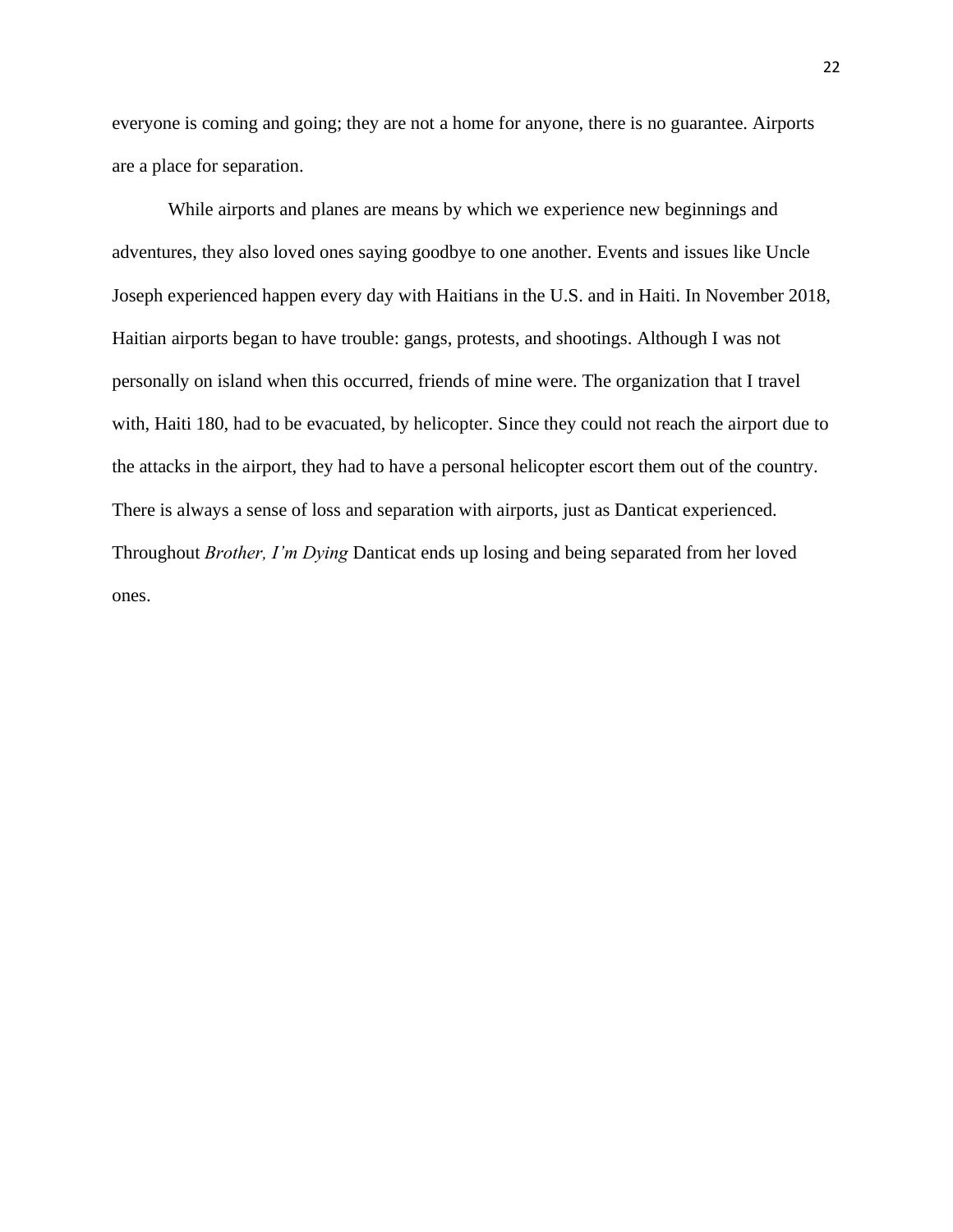#### Chapter 4:

## Religious Mothers in *Breath, Eyes, Memory*

*Breath, Eyes, Memory* is a narrative by the main character Sophie Caco who relates her experiences and impressions from age 12 until she is in her twenties. Sophie is the product of a violent rape and is raised by her loving aunt, Tante Atie, in a village near Port-au-Prince for the first 12 years of Sophie's life. Tante Atie explains, "in this country, there are many good reasons for mothers to abandon their children" (Danticat 19). Although Sophie was not abandoned but left with her, Tante Atie makes a valid point because many women in Haiti are raped and left with children that remind them of horror or simply cannot take care of the child. In the orphanage in Haiti where I visit, Kay Mari, we have many children that are outcomes due to rapes, unwanted due to disabilities, having parents that are no longer with us, or they cannot be properly taken care of. It is hard to raise a child anywhere, but especially in Haiti due to the lack of resources.

Although Tante Atie is not her biological mother, Sophie looks at her as a mother figure. Sophie states herself as "my mother's daughter and Tante Atie's child" (Danticat 46). Meaning, that even though her mother, Martine, carried and gave birth to her, Tante Atie raised her as her own child. Although Tante Atie is Sophie's maternal figure, Sophie is then unexpectedly summoned by her mother, who lives in Brooklyn, New York, to go live with her. Even though Tante Atie does not want Sophie to leave her, she knows that it is best for a mother and daughter. Early in the novel Tante Atie states, "…A child belongs with her mother, and a mother with her child" (Danticat 14). Tante Atie is not going to do well with Sophie leaving her but she knows that it is best for a mother to be with her child.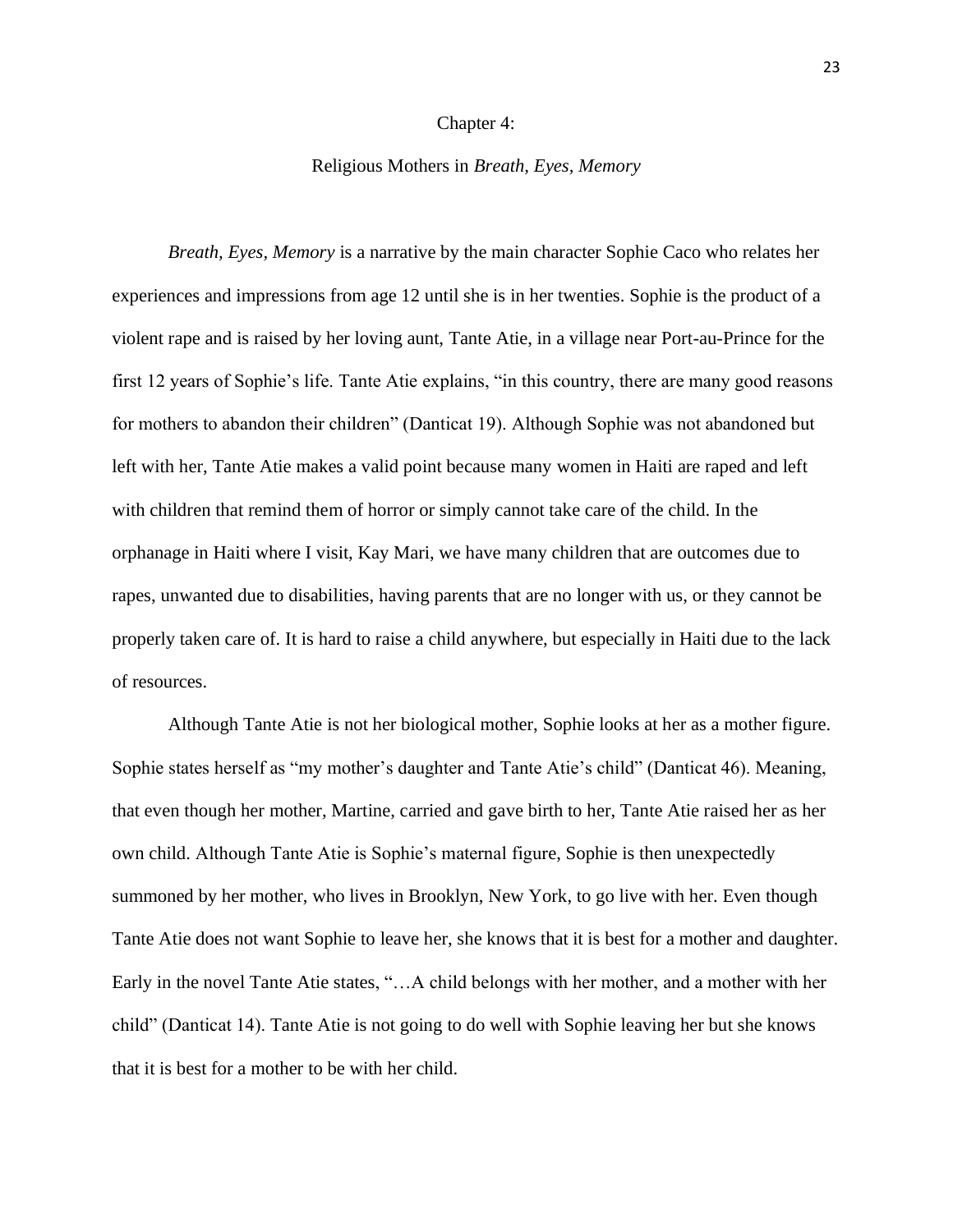While Sophie is living with her mother in New York, she discovers the trauma her mother endures inclusive of violent nightmares of her experience prior to fleeing Haiti. At this point of the novel, Sophie is not entirely sure of Martine's story, but she does know that something is very upsetting to her. While her mother was having nightmares, she would wake her out of it and her mother said "Sophie, you've saved my life" (Danticat 79). This is a drastic response to someone having a nightmare. Sophie soon reveals that her nightmares are due to a violent rape, leading Martine pregnant with Sophie. Sophie may think that she was a reason that Martine's life was ruined, but she was a reason her life was saved. Later in the novel, Martine tells Sophie that her mother tried to make Martine get rid of Sophie while in the womb. Martine states, "When I was pregnant with you, *Manman* made me drink all kinds of herbs, vervain, quinine, and verbena, baby poisons. I tried beating my stomach with wooden spoons. I tried to destroy you, but you wouldn't go away" (Danticat 193). It is obvious that Martine did not want this baby but revealing this to Sophie makes her doubt herself. A mother should never tell a child that they did not want them, or even worse, tried to get rid of them. This gives Sophie a sense of doubt with herself because not even her own mother wanted her while she was carrying her nor when she was born, leaving her with a family member. This causes problems for Sophie later in life.

The major conflict of the novel is the main character's battle with her inner self. Due to Sophie being a child of rape, she is a constant reminder to her mother of the wounds that had been inflicted on her. Sophie states, "It took me twelve years to piece together my mother's entire story. By then, it was already too late" (Danticat 59). Although she now can understand why her mother is overly protective and concerned for her daughter, she cannot stop her emotions or go back in time to fix the events that had happened. This ends up leaving Sophie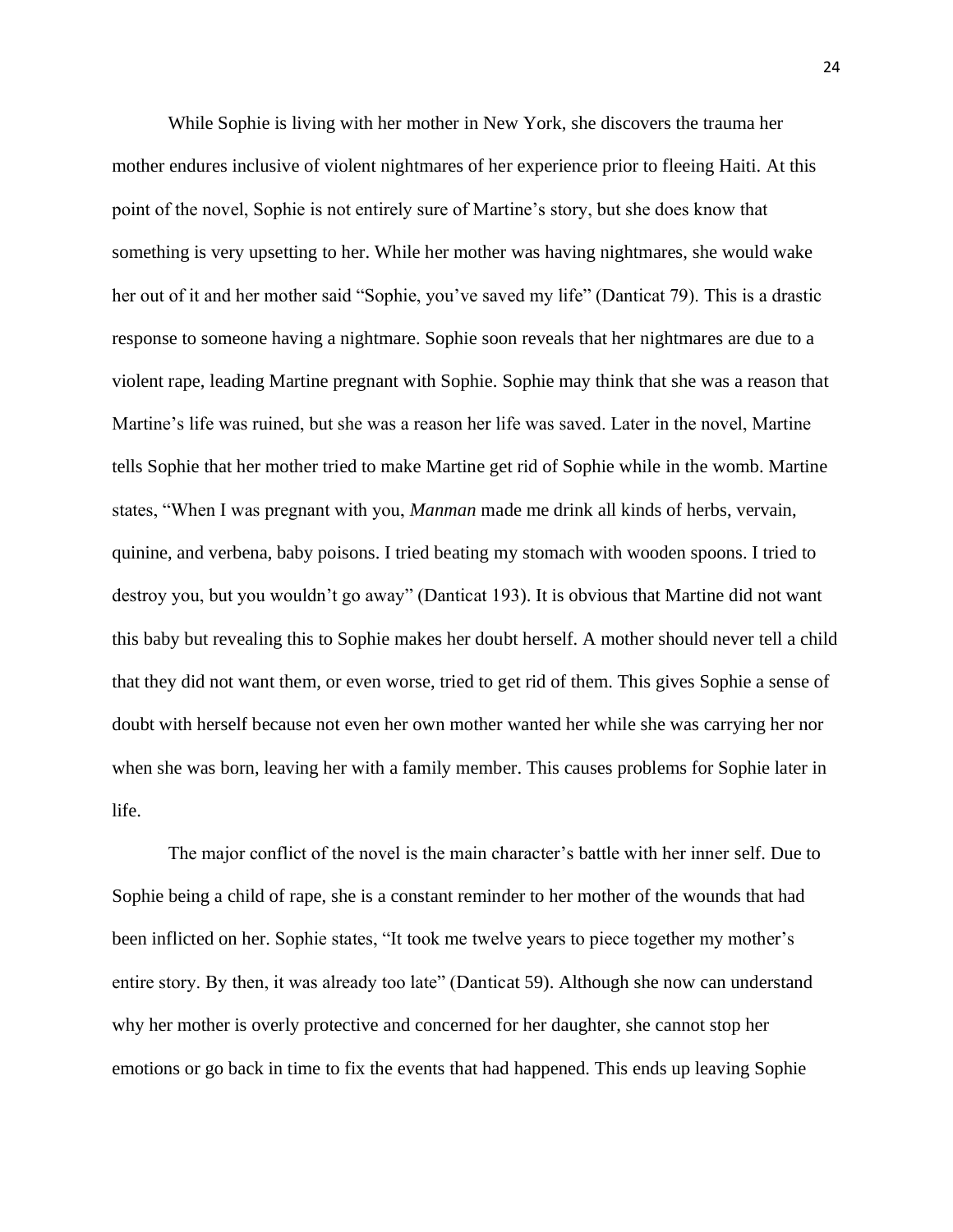with a feeling of shame and ruining rather than saving and helping her mother. While Tante Atie told the story of Sophie's mother being raped she explained how scared her mother truly was. Tante Atie said, "For months she was afraid he would creep out of the night and kill her in her sleep. She was terrified that he would come and tear the child growing inside her. At night, she tore the sheets and bit off pieces of her own flesh when she had nightmares" (Danticat 138). With her mother being a victim of rape, she remains a wounded woman. Although this particular nightmare was over twelve years ago, Sophie sees that she still has severe nightmares in regard to the rape to this day.

The rape not only put shame on her mother, but to her family as well. Besides being a victim of rape, Martine had to go through, and perform the act of testing. In an article of The New York Times "At Home with Edwidge Danticat; Haitian Tales, Flatbush Scenes" by Garry Pierre-Pierre, he explains testing in the Haitian culture. Pierre- Pierre defines testing as,

a mostly rural practice in which a mother inserts her fingers in her daughter's vagina to ascertain that she is still a virgin… Sitting in her living room, Ms. Danticat said that among Haitian-American women, "'-there is a great deal of rage toward the book.'"- At readings across the country, she said, some of the strongest opposition comes from middle-class Haitian-American women who consider themselves modern and liberated. They are ashamed of things like testing, she said, and some, raised in cities, are shocked to learn that it is exists (Pierre- Pierre).

Testing in the Haitian culture is seen to be some of the most painful and hidden Haitian tradition due to the embarrassment that it puts on women. As a woman who lives in a small town in Massachusetts, USA, an act such as testing is horrifying to think of and sends shivers down my spine. The embarrassment that not only the daughter entails but the mother is overwhelming. In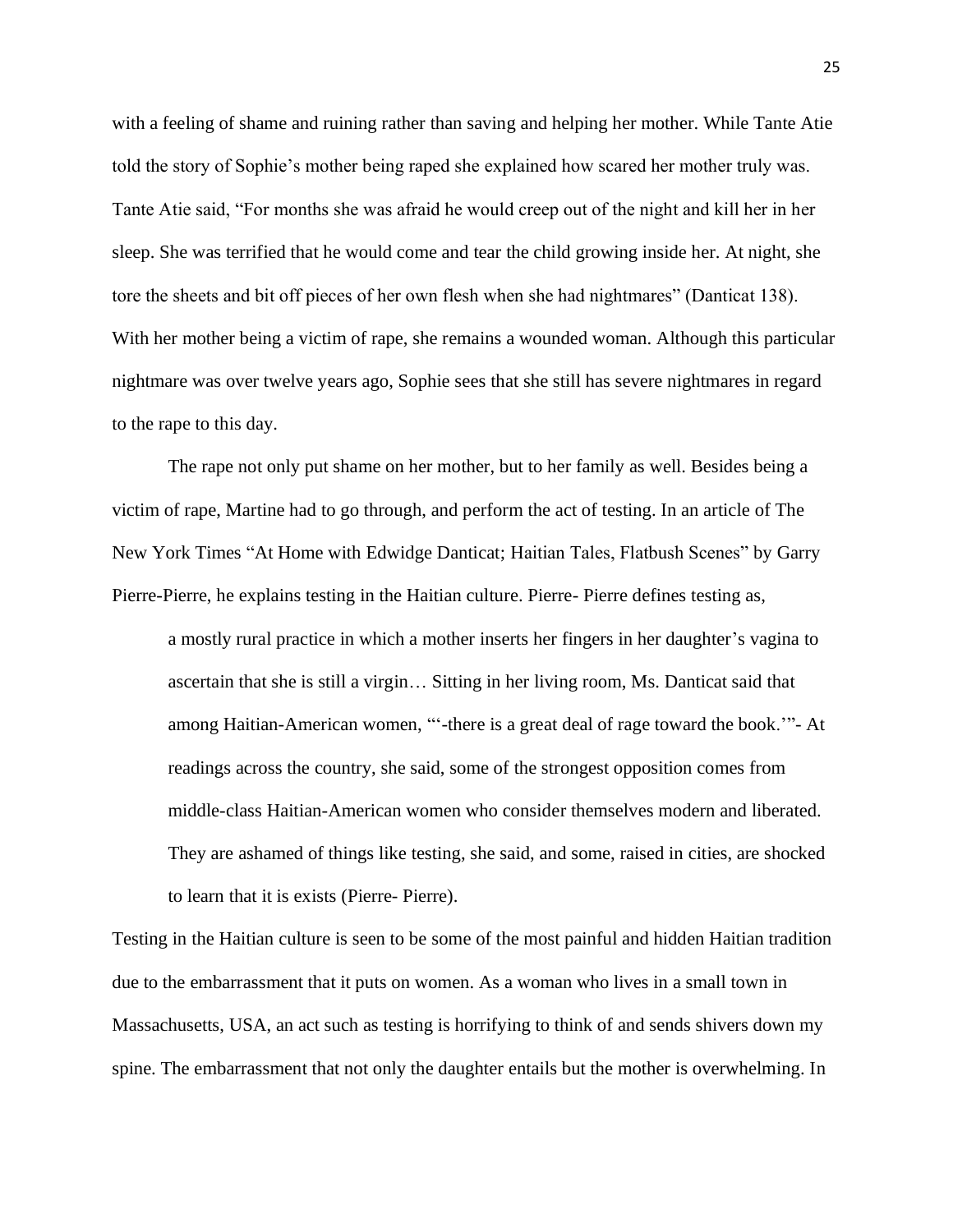*Breath, Eyes, Memory*, Sophie finally "understands why she had screamed while her (Martine) mother had tested her…*There are secrets you cannot keep*" (Danticat 83-84). Sophie copes with her sexual violation with religious imagery as she "mouthed the words to the Virgin Mother's Prayer" while being tested (Danticat 83). Besides the uncomfortableness, the act seems to be painful and disturbing for these pure young women. But, when the women are no longer pure, the real embarrassment sets in.

If or when a daughter "fails" this test, the mother usually has a sense of abandonment towards the daughter, feeling as if she has betrayed her, causing both women to have a battle with their sense of womanhood/ motherhood. For Sophie, the way she failed her test was not natural. Sophie, despite her mother's warnings to focus on school and not men, falls in love with Joseph, a musician who lives next door to them. After being caught with Joseph, her mother in turn begins testing her constantly to make sure she is still a virgin. Depression causes Sophie to act irrationally. While being ashamed and embarrassed after each testing, she decided to insert a pestle into herself, ripping her flesh apart, shining light on her hymen, destroying what was holding her mothers' finger back during testing (Danticat 87). Following the testing, her mother assumes that it is because of the man she is currently seeing, Joseph. Sophies explains her mother's reaction, "'Go,' she said with tears running down her face. She seized my books my clothes and threw them at me. 'You just go to him and see what he can do for you'" (Danticat 87). With Martine believing that Sophie is no longer pure, she immediately holds a dismay by her. After she is kicked out of her home, Sophie elopes with Joseph and gets married. Since Sophie's mother disowning her, it causes Sophie to grow into the same type of woman as her mother, a woman who fights a battle with herself as a woman, wife, mother, and daughter.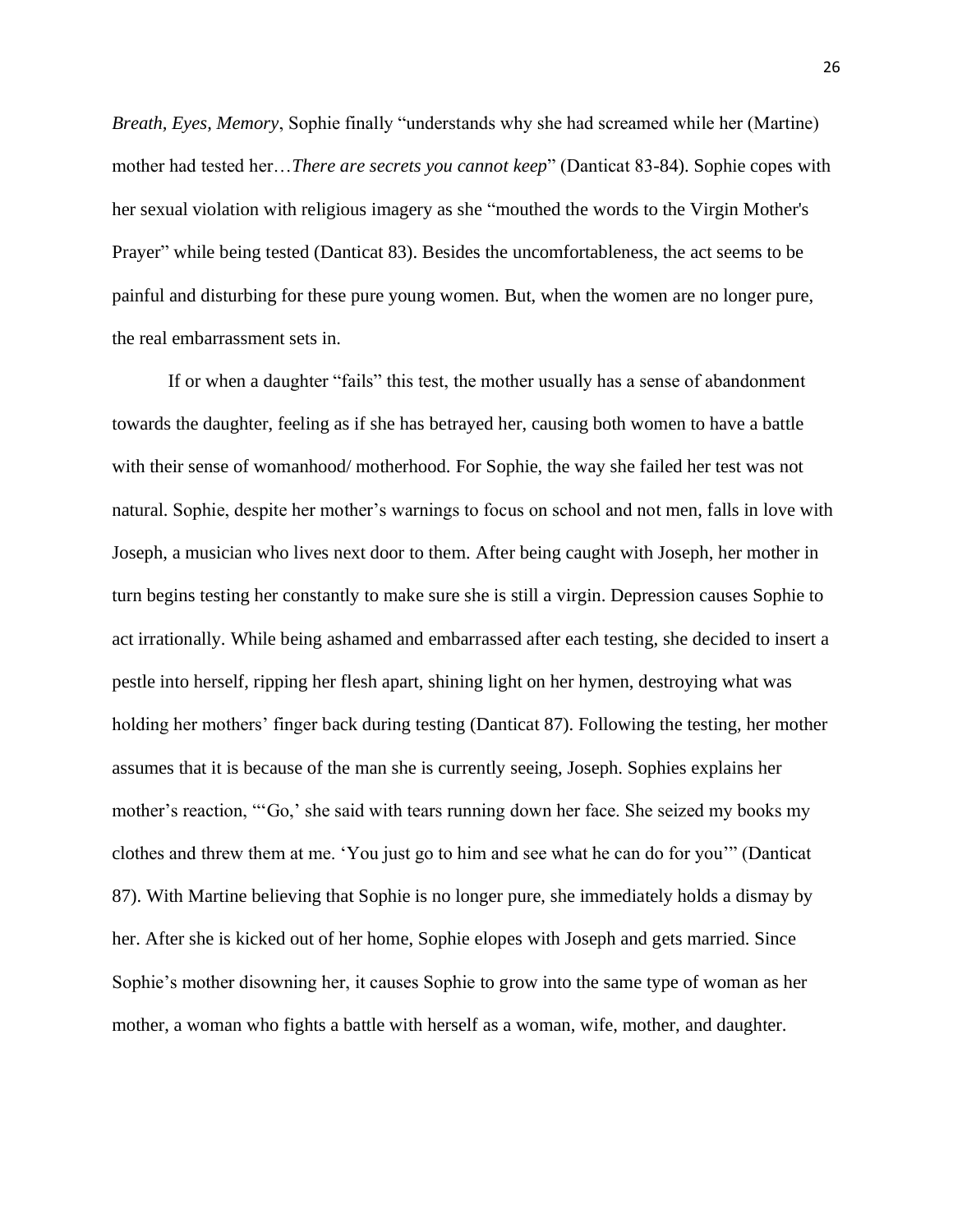Sophie's frustration and confusion begins to set in following her marriage and expectance of a baby girl. She begins to feel overwhelmed both by anxieties and responsibilities. To get away from it all, she flees to Haiti along with her infant daughter, without a word to her husband, Joseph. This idea of a recurring abandonment is due to her mother leaving her in Haiti as well as making her leave after the failed test. This negative emotion from abandonment impacts and is affecting her duties as a mother and a wife. Sophie states her "duties as a wife" in terms of sexual favors for her husband (Danticat 128). But these duties are larger than just physical intimacy with Joseph, they include other portions of what a wife entails, including not running away with their child to a different country without any notice. Sophie's emotional breakdown is caused by Martine's past and present actions towards her daughter, Sophie. Sophie does not want her motherhood to correspond with her mother's.

While in Haiti, religion begins to really help with Sophie's coping mechanisms about herself and her past with her mother. Although religion is throughout the whole novel, this portion of Sophie's beliefs and Haitian religion are very deep. Pierce clarifies the relationship between the biblical version and the Haitian version of Erzulie. Pierce writes, "it is the ending which has the greatest implication for Sophie's recovery … Erzulie transforms the woman into a butterfly, into a creature that is free from the constraints of humanity; a world that chose to either ignore or fail to provide for a bleeding woman…" (Pierce 73). In a journal "Restless spirits: syncretic religion in Edwidge Danticat's Breath, Eyes, Memory" by Yolanda Pierce, this time of Sophie's life is emphasized with religion due to one statue of Erzulie. Sophie states her relationship and outlook on Erzulie,

As a child, the mother I had imagined for myself was like Erzulie, the lavish Virgin Mother. She was the healer of all women and the desire of all men. She had gorgeous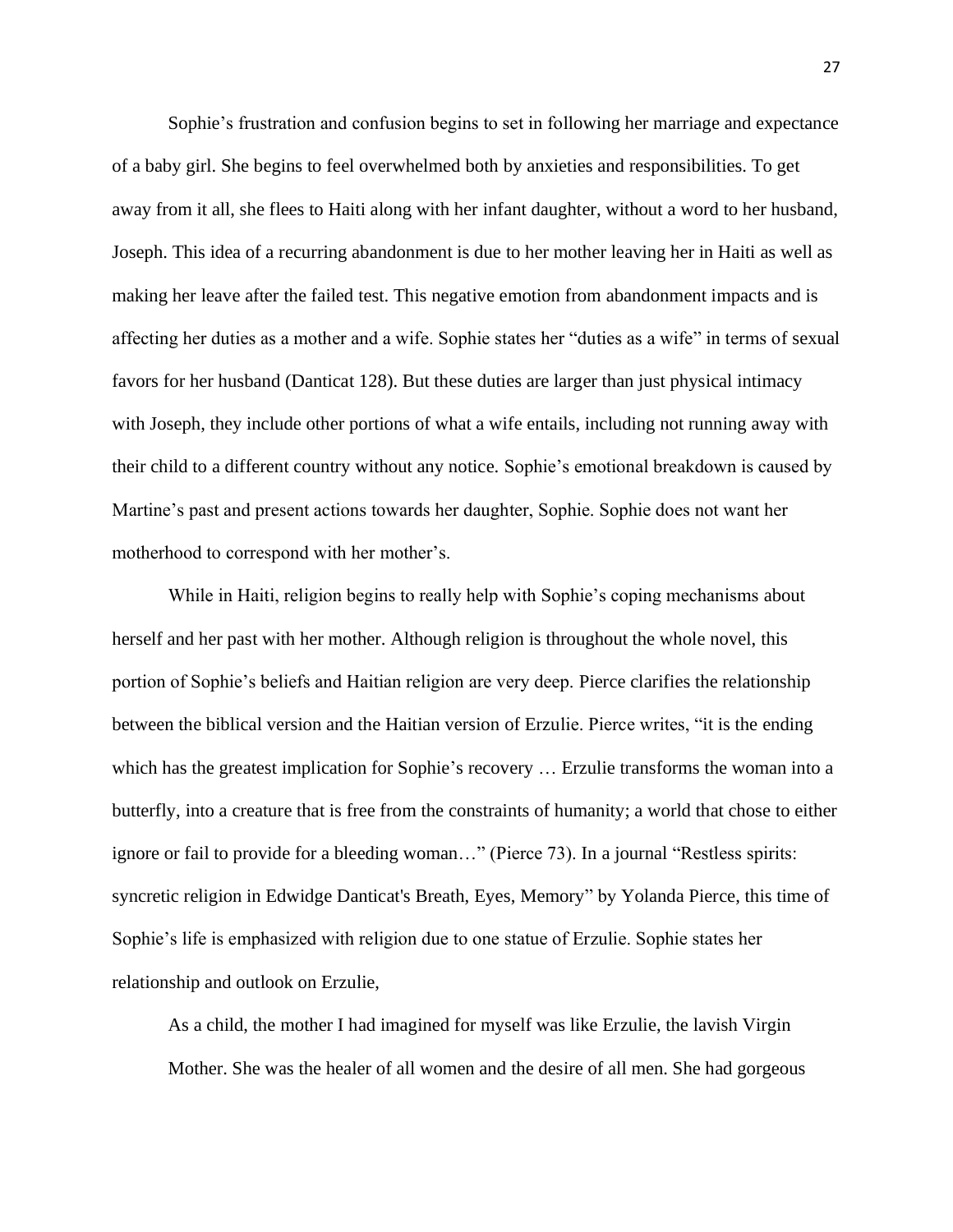dresses in satin, silk, and lace, necklaces, pendants, earrings, bracelets, anklets, and lots and lots of French perfume. She never had to work for anything because the rainbow and the stars did her work for her. Even though she was far away, she was always with me. I could always count on her, like one count on the sun coming out at dawn (Danticat 59).

Later in the journal, Pierce explains why this Virgin Mother is so insightful to Sophie and how she gave Sophie a sense of strength and encouragement. The statue represents of the pain that her family has been through and the fact that both of Sophie and her mothers' innocents were taken from them in violent events.

Although Sophie's fear of abandonment and rejection causes many problems in her marriage due to her mother, Martine is the one who returns to Haiti to talk to Sophie and bring her home. At this point of their mother daughter relationship, it has been two years since the failed test and the last time they had spoken. It is during this trip to Haiti where both Sophie and Martine reconcile with one another. Sophie ends up traveling back to the United States with her mother to rejoin her own family. All seems well in New York until Martine becomes pregnant by her fiancé, Marc, and ends up committing suicide in attempt to abort her unborn child.

This bloody death was caused by Martine was not only taking the baby's life, but her own. Marc stated, "She stabbed her stomach with an old rusty knife. I counted, and they counted again in the hospital. Seventeen times" (Danticat 229). For Martine, this was not an easy pregnancy. If this baby was to live, she could not. Prior to the suicide, Marc told Sophie that her mother was "hearing voices" from the baby and needed an "exorcism" (Danticat 223-224). This traumatic incident is due to her last pregnancy. Martine could not overcome her last experience of being pregnant, with Sophie, due to her nightmares of the rapist acting upon her once again. Although this baby is not because of a rape but rather from love, the same emotions and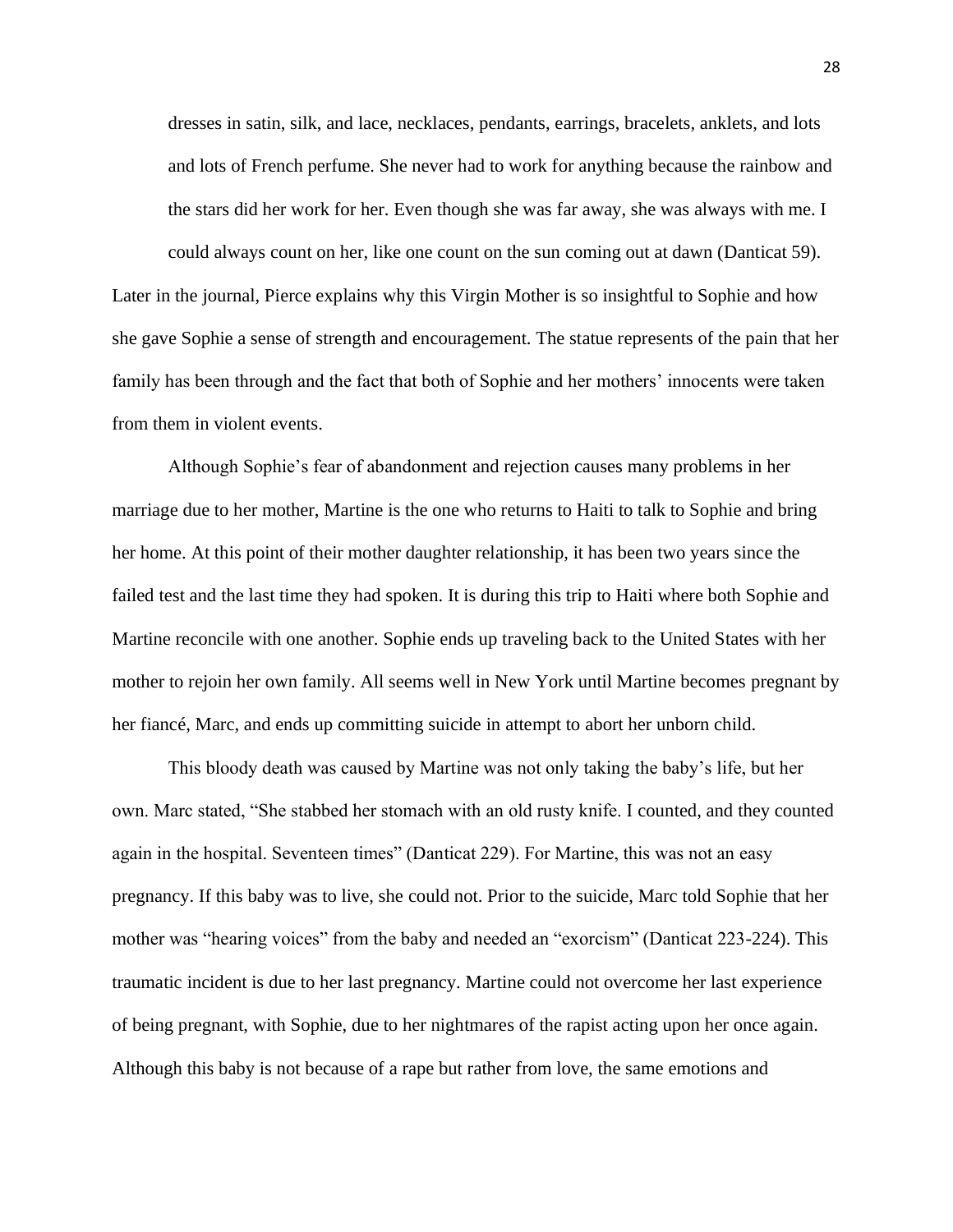nightmares reappear, making the rape feel as if it was the reason for this baby. All trauma has a trigger and this fetus is what reminds Martine of her rape when she was younger.

By the end of the novel, Sophie is distressed; she was conceived due to rape, she took her own innocence away, followed in her mother's abandonment, and now lost Martine because of the reminder of the rape once again. Erzulie is once again stated in comparison with Sophie due to her experiences. Sophie finds light at the end of the tunnel through religion and those who surround her. Sophie is turning into a beautiful butterfly just as Erzulie, the Virgin Mother, does. With religion and her loving family by her side, she is on a new path that does not follow in the steps of her mother.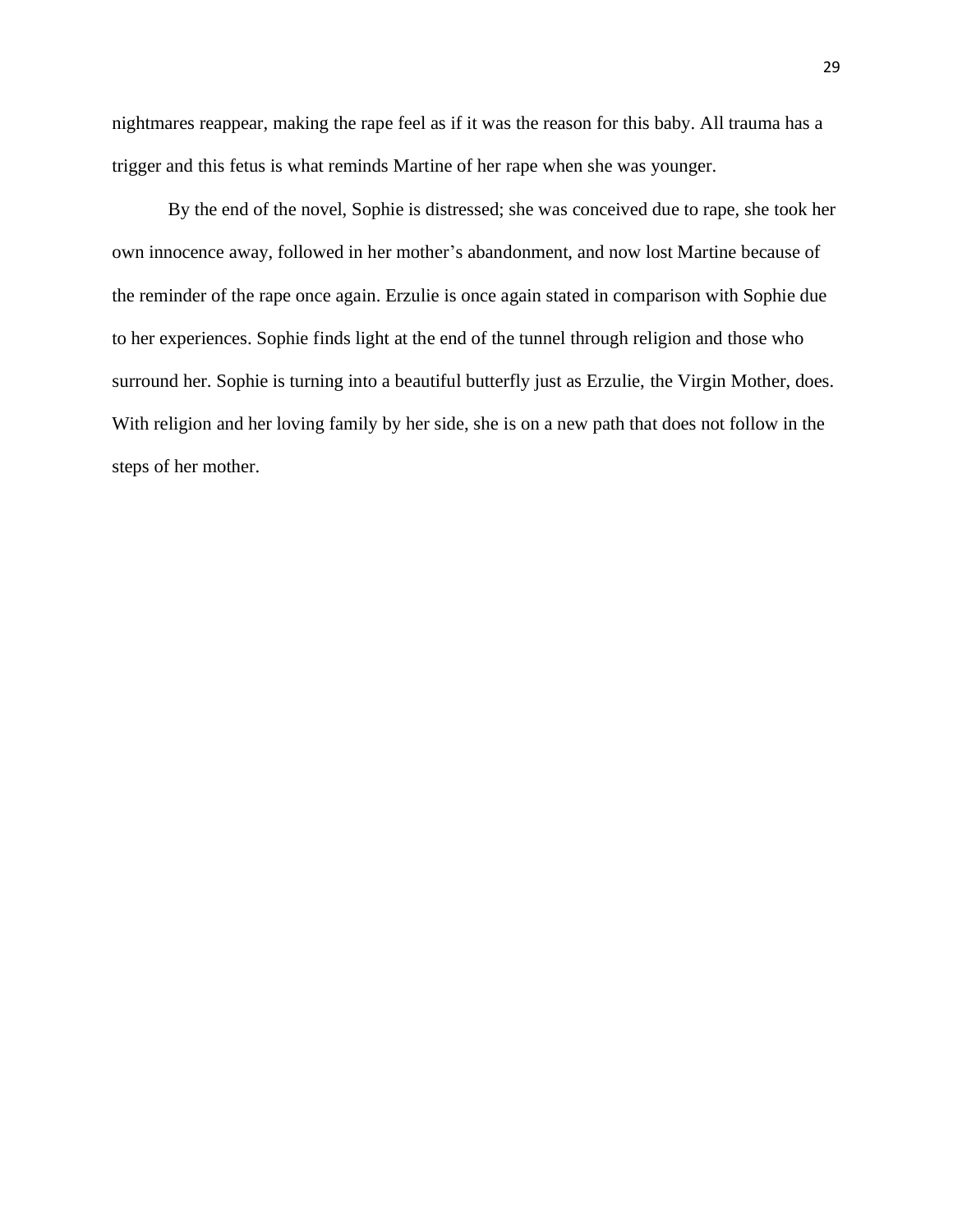### Chapter 5:

## Storytelling and the Strength of Children in *Krik? Krak!*

Edwidge Danticat's novel, *Krik? Krak!*, tells nine different stories that are about women trying to understand their relationship with their families, as well as Haiti. While there are several different themes in these nine stories, one major theme is the diversity of suffering. At one point or another, all of these Haitian women have experienced suffering in her own way. Although this novel focuses on these nine women's stories, I will be focusing on the act of storytelling itself. Storytelling is a cultural tradition in Haiti. In "Storytelling Defines Your Organizational Culture," William H. Brady and Shar Haley define storytelling as being "a traditional and even ancient means of passing on wisdom and culture. Stories anchor an organization's past to its present" (Brady and Haley 40). From centuries ago until today, stories function as a way of presenting information from the past to the present, making storytelling a valued amongst many cultures. Stories offer a historical perspective and are entertaining. Although not all stories have to be non-fiction, they are usually based off of "true" events, people, or situations. Storytelling is a cultural norm in Haiti that benefits everyone from children to the elderly.

On one of my first trips to Haiti, my group and I went on a house visit to an elderly woman named Facil. Facil refuses to leave her home and come to our elderly home, the Kay Martina Elderly Home, despite her blindness, because her husband, who passed during the earthquake of 2010, built that house with his bare hands when they were only 20. Since building that house, they raised five children together. These children now have families of their own and have left Facil to fend for herself. Facil was the first person to introduce me to the storytelling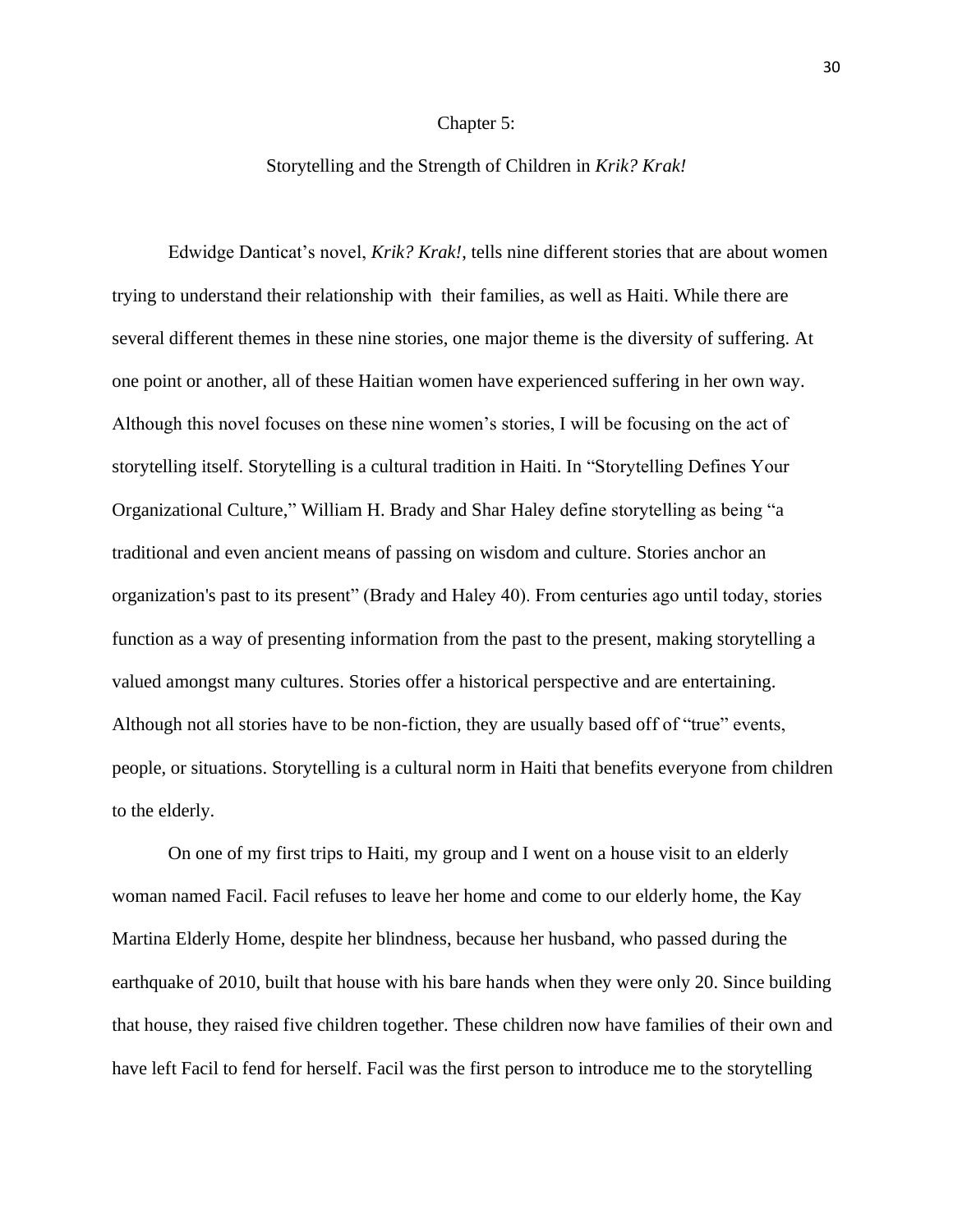tradition in Haiti. One day, while sitting on her porch during a home visit she yelled out "Krik?", to the fifteen of us sitting with her, and a few villagers in nearby huts, responded "Krak!". We had to ask someone to explain what she meant because we noticed that she did that for every story. It was explained to me that yelling "Krik!" was a way to get others engaged in the story, or to inform others that a story was about to begin. In "Edwidge Danticat" Deborah Gregory, she asks Danticat to discuss her childhood and life in Haiti. The first thing that Danticat brings up to Gregory is the ritual of storytelling: "'The Haitian storytelling ritual,' says Danticat, 'begins with a call and response: A storyteller questions the audience by asking "Krik?." If they are ready to hear a story, they shout an enthusiastic "Krak!" (Gregory 56). The use of the phrase Krik? is like saying "story time!" to a group of kids in a room. They now know to run to where you are because you are about to begin a story.

Many think of stories as a device for entertainment. In Gregory's conversation with Danticat, Danticat affirms this. Gregory states,

After supper the story-telling began, recalls novelist Edwidge Danticat about her childhood in Port-au-Prince, Haiti. "We didn't have a telephone and only watched TV for a few hours a day because we didn't have electricity most of the time," explains Danticat, who was born in 1969 during a dictatorial regime, "We gathered and listened to stories every night instead." (Gregory)

Those in Haiti today still have limited, and sometimes no, electricity. In Kay Mari and Kay Martina Elderly Home, we use electricity sparingly, mostly at night, unless an emergency, due to solar panels that reboot during the day because of the substantial sunlight. When school is out or there is a holiday, the children will be rewarded with a movie or show. The families in the village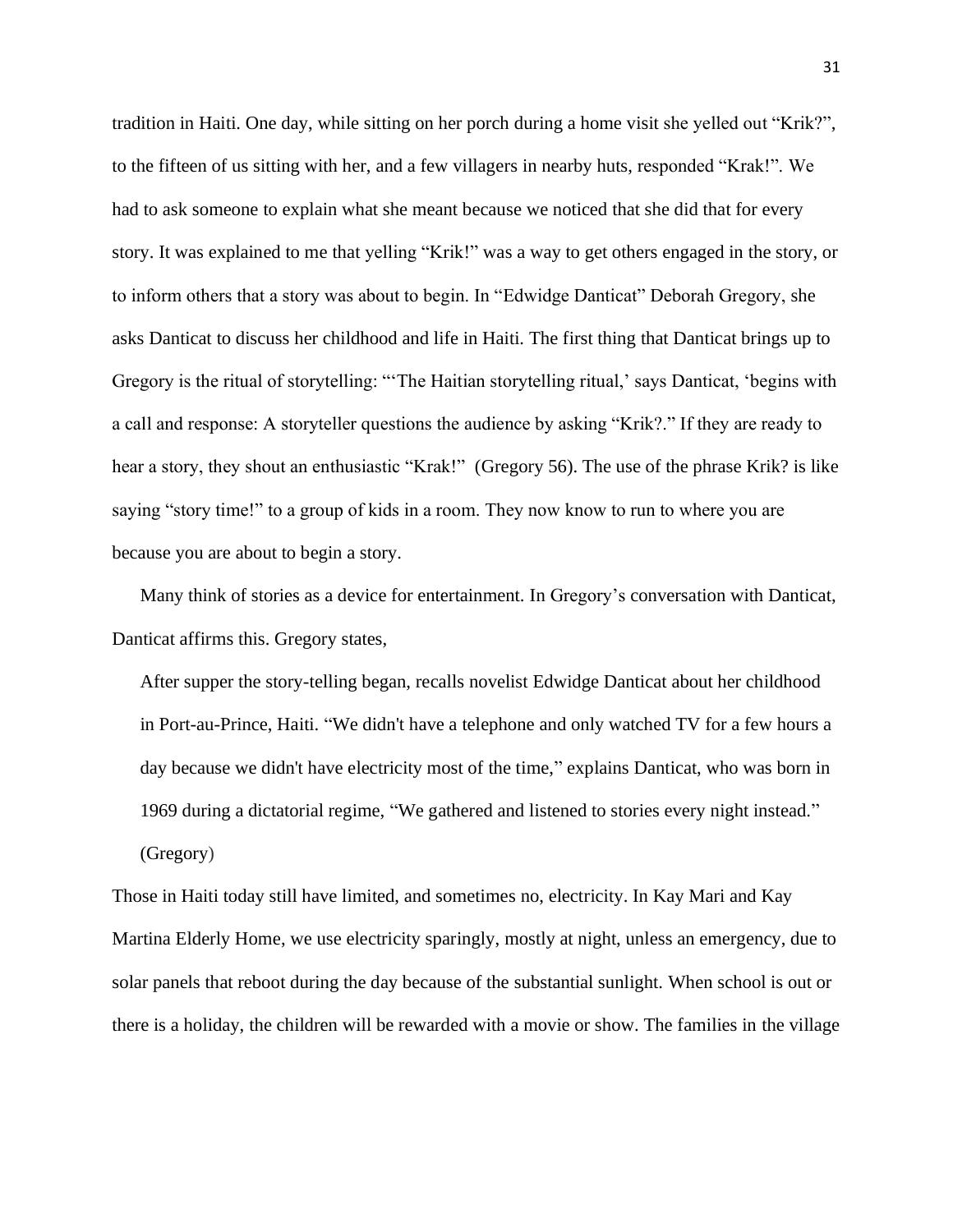near Kay Mari have no electricity and rely on storytelling and the company of others for entertainment and wisdom.

Haitians are under the impression that if they do not tell stories, something bad may occur not only to them but the world. In *Krik? Krak!,* a female character explains the majority of Haitians thoughts on why stories must be told. She states, "You thought that if you didn't tell the stories, the sky would fall on your head" (195). Stories are a way of communication between people in the present and the past. If storytelling was to be stopped, Haitians believe, the world may come to an end. Although many people in countries who've lived through the Enlightenment and put their faith in Reason believe that this is an Eurocentric way of thinking which doesn't value non-western ways of knowing, Haitians believe it because they have been told it their whole lives.

In Danticat's novels, storytelling often plays a key role. In *Brother, I'm Dying*, there is the story of Rapunzel (Danticat 69), ; in *The Dew Breaker*, there is the story of a woman who cried crystal tears (Danticat 69); and in *Breath, Eyes, Memory*, "there was a funny one" about a little girl, grandmother, and a snake (Danticat 17-18). Many other stories found in *Krik? Krak!* are emotional in relation to children. One example of this emotion is the story "Between the Pool and the Gardenias" (Danticat 77). In this story, a woman finds a deceased baby on the street, and she compares her to baby Jesus (Danticat 79). In Haiti, it is not unheard of to see a baby or child abandoned on the street. Many families cannot afford another mouth to feed. Maybe they did not wish for the child, or simply have no interest in him/her. Many children that we have received over the years at Kay Mari were found abandoned in the city streets of Port-Au-Prince. One child, Youri, with whom I have created a strong bond was found on the street. Youri was found at the age of three, alone in the streets of Port-Au-Prince with such severe worms in his stomach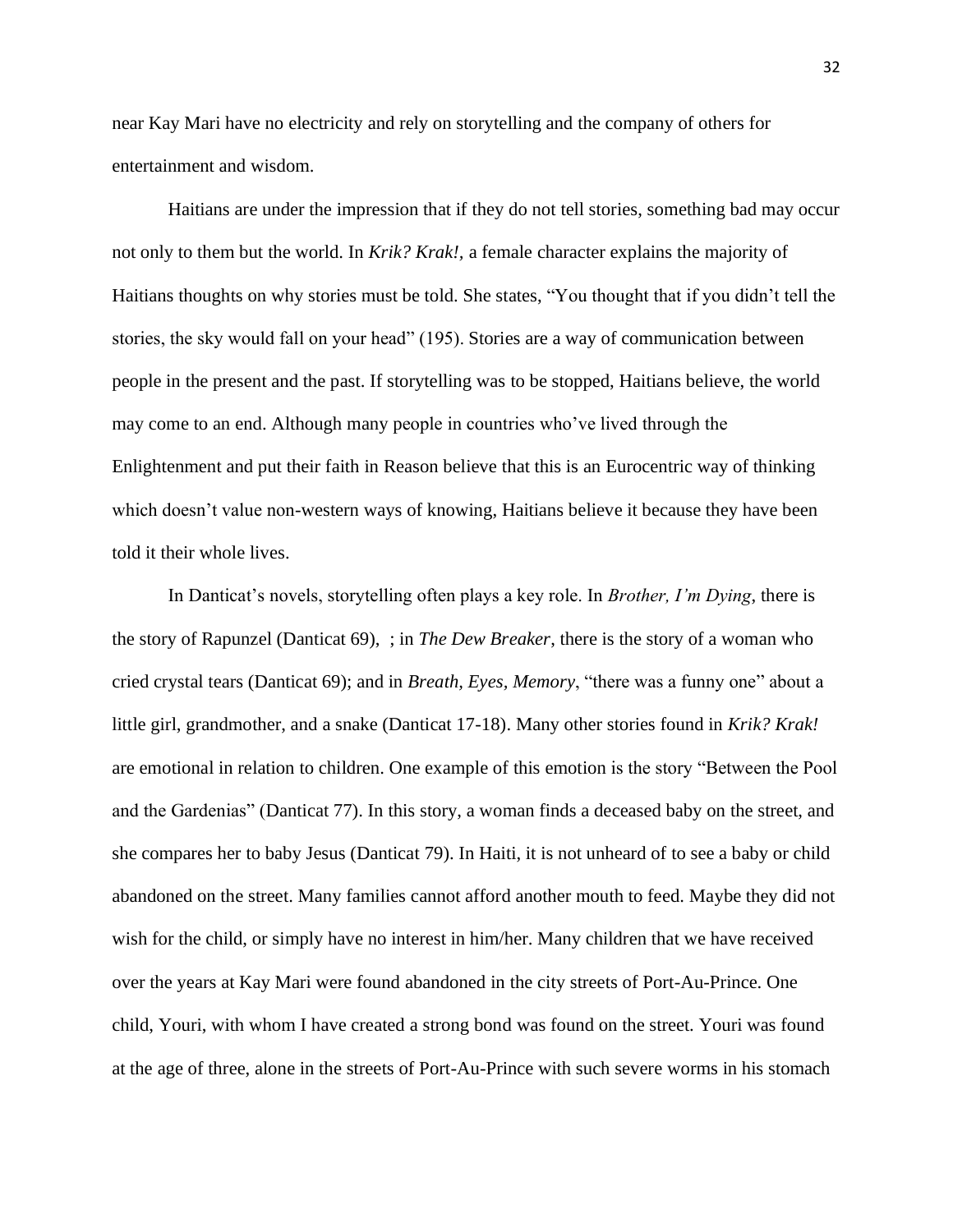that they were visible externally. And yet, no one had a care in the world when an ill, naked, three-year-old was wondering the streets. In "Between the Pool and the Gardenias," the woman taking this lifeless baby affirms this disposal of children. She says, "In the city, I hear they throw out whole entire children. They throw them out anywhere: on doorsteps, in garbage cans, at gas pumps, sidewalks" (Danticat 80-81). Haiti does not designate "Safe Havens" at a local fire or police station as the United States does. Haiti does not offer safe abortions with a doctor or adoption services as countries like the U.S. do. If a mother cannot afford or does not want a child, she simply leaves it for dead in the streets, rather than at a "Safe Haven."

Although many of these stories are disheartening, abandonment of children is a recurring theme in Danticat's work. In *Breath, Eyes, Memory*, Tante Atie tells Sophie, "In this country, there are many good reasons for mothers to abandon their children" (Danticat 19). As I argued previously, women who become pregrant do not have many safe choices. Many cannot afford to feed their children, leaving them with no other choice but to abandon their child, either with another family member, people they may not even know, or on the street. Although I do not support a mother's decision to leave an infant or child on the streets, I can understand why a mother would do so; there are many reasons why a mother cannot raise a child in Haiti. Sadly, this leaves children with the sense that the one person in this world who should love him or her the most doesn't.

In *Brother, I'm Dying*, Danticat herself attempts to cope with abandonment after both of her parents moved to the U.S., leaving her with her Uncle Joseph. When Danticat's Uncle Joseph is telling her childhood stories of her and her parents, she begins to make a connection. Danticat states,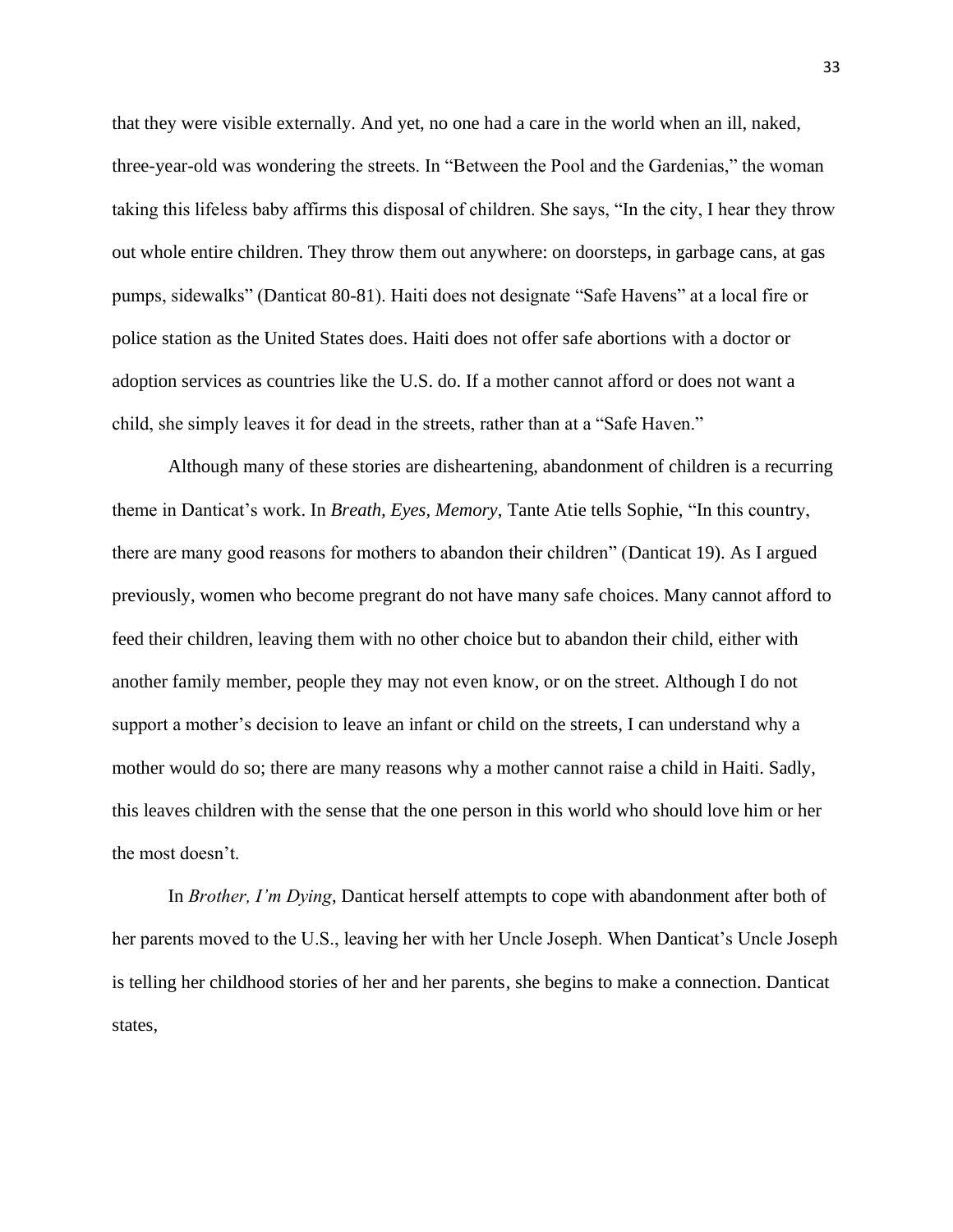I've since discovered that children who spend their childhood without their parents love to hear stories like this, which they can embellish and expand as they wish. These types of anecdotes momentarily put our minds at ease, assuring us that we were indeed loved by the parents who left. (Danticat 54-55)

Since her parents have abandoned her, she does not feel loved by them. Stories of parents loving a child who have been abandoned are a way to reassure children that even though someone has left you, does not mean that they do not care for you. It may be easy to hear that and find truth in that when you are not the one who has been abandoned. For those who have been abandoned, such as Danticat, that feeling of love may not be reciprocated.

Like Danticat, who was left to fend for herself, children in Haiti, in some cases, especially those who have been abandoned, are very independent. In *Brother, I'm Dying*, when Danticat reunited with her parents, Uncle Joseph assured Danticat's parents of her independence. He declared, "These children almost look after themselves" (Danticat 90). From personal experiences, I have seen how independent children in Haiti are. For example, Francesca, the oldest girl in Kay Mari, is now 16 years old and acts as a second mother to the younger children. She does not only help cook and clean for every meal, she makes sure that the younger children have completed simple tasks such as getting dressed, brushing their teeth, and not picking fights with one another, as any mother would. Since Francesca is the oldest, she has taken on a motherly role at a very young age, leaving her with a giant source of independence.

Another example shows how benevolent and even mischievous the children in Kay Mari can be. Four of the children, around the ages of 8-10 at the time, snuck out of the orphanage one night to help a fellow villager. Although sneaking out is strictly prohibited, it was for a good cause. In Haiti no one will venture out into the rain because it is said to cause sickness if it falls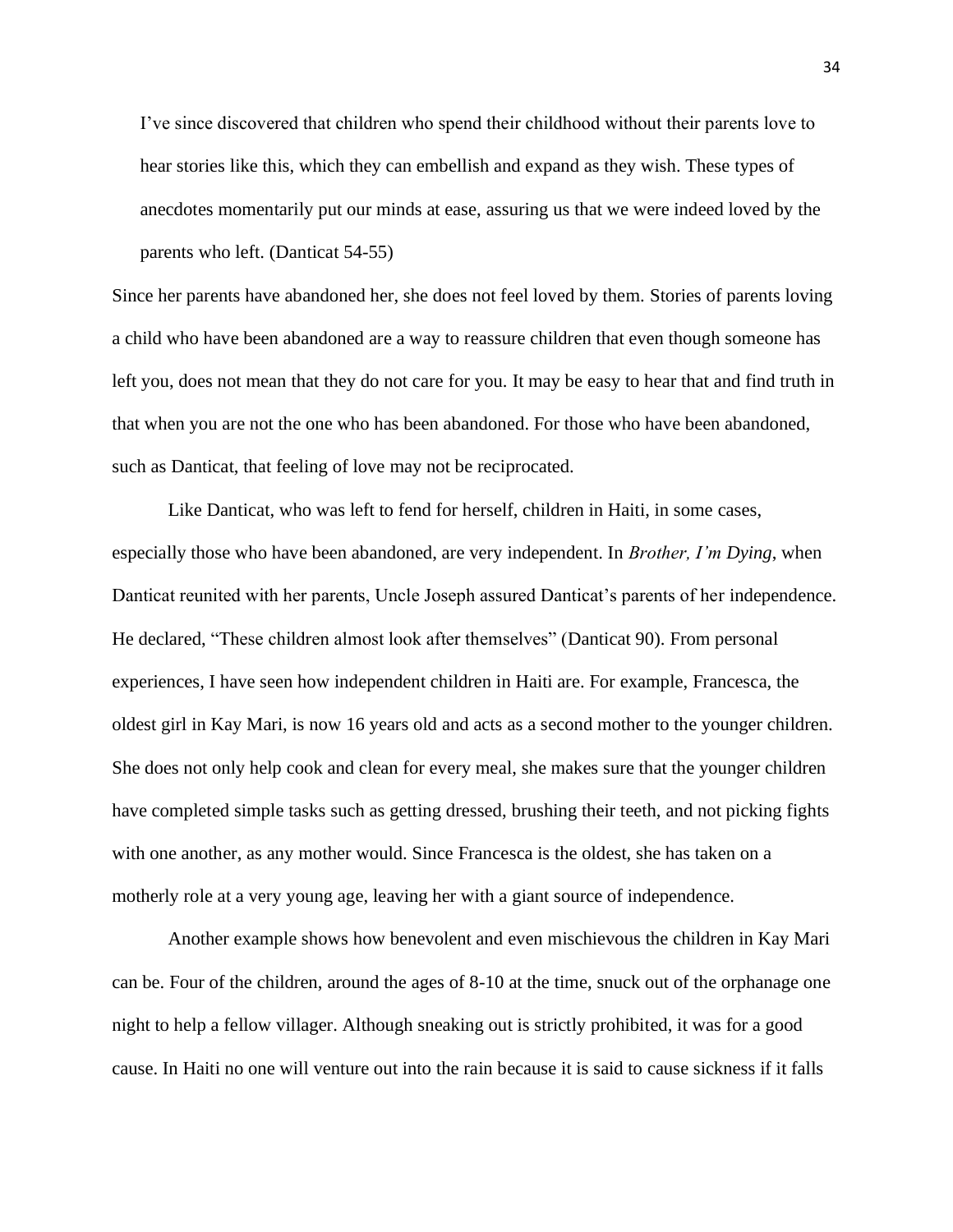on your head. The children realized that the blind woman who lives near the orphanages, Facil, had not eaten or had anything to drink after a week of rain. Facil, who is blind, cannot get her own food or water and is dependent on those in neighboring huts, and those at Kay Mari. These four children went into their own kitchen, filled jugs of water and plates of food and ran to Facil's side. They brought it to her bedside, kissed her, and ran home. The next morning, they confessed to their actions, but who can punish anyone for doing something like that? The elder's there congratulated the kids on their independence and consideration for others around them.

Besides this independence that I have noticed within the children of Haiti, they have a great deal of strength. Although many of these children and families have been through hell and back, and have very little to show for it, they are the most grateful and happy humans I have ever encountered. Much of that is due to religion and prayers, but another reason is because of imagination. In Danticat's children book, *Eight Days: A Story of Haiti*, a young boy was trapped in rubble from the 2010 earthquake for eight days. When being pulled out of the rubble on the eighth day, many asked him, "Were you afraid? Were you sad? Did you cry?" His response was "I was brave, I told them, but when the earth shook again and again, I was afraid" (Danticat). Although he was afraid, he tried his hardest to put a brave face on. Many children will admit their fears, because they are just children. Haitian children are aware that many others have been the earthquake, as well, and they must overcome and be strong not only for themselves but for those around them. The story *Eight Days* explains that in order to not be scared, the little boy used his imagination and saw himself playing with friends and family. The only time he admitted to his lack of strength was on the fifth day. He says that he was pretending to play soccer with his friend Oscar. Oscar then became very tired and fell asleep, but he never woke up. The boy said, "That was the day I cried" (Danticat). This was the only time his strength was questioned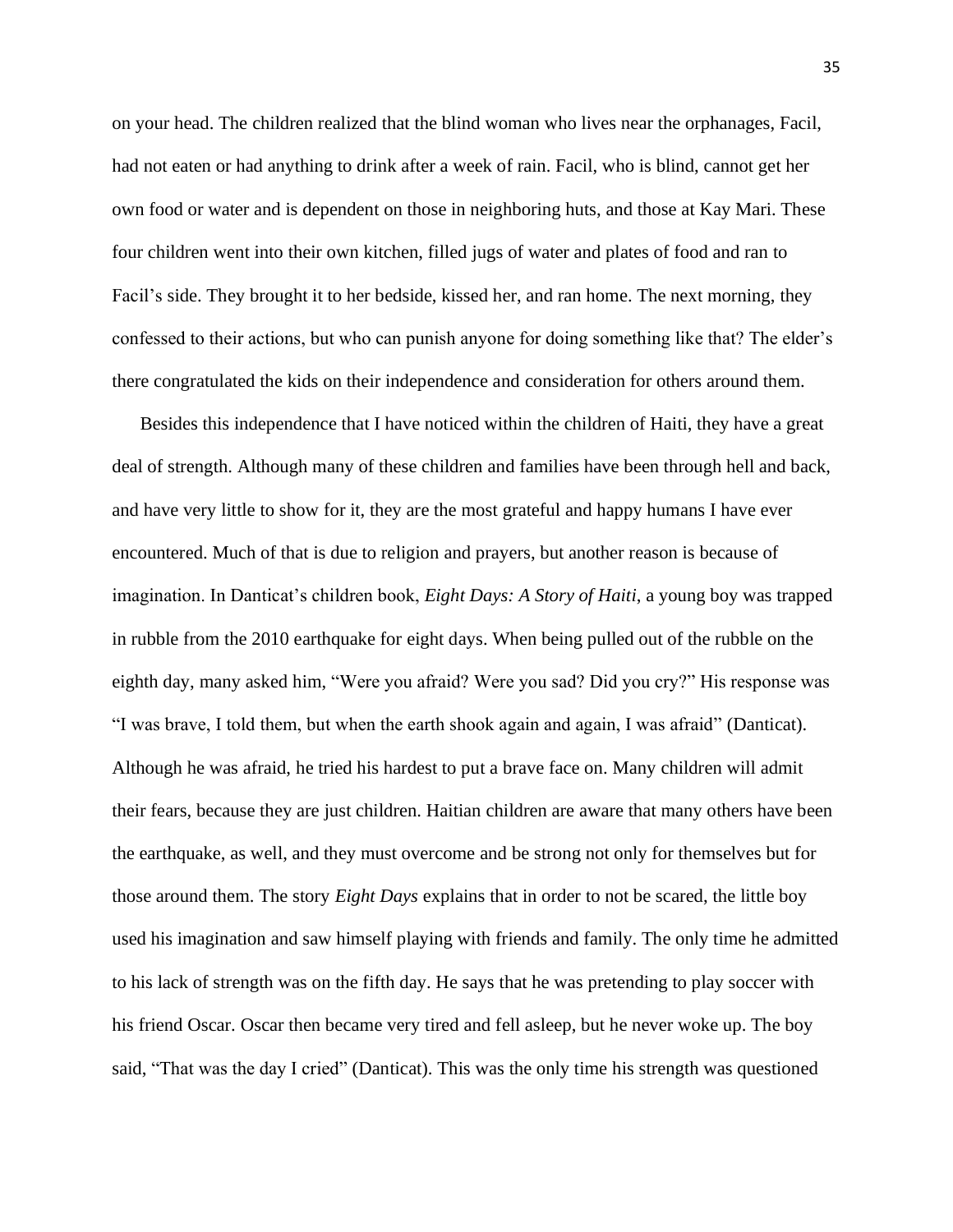due to his loss of a friend, as any human being would do: cry over a friend who has passed. The immense strength that Haitian children feature is admirable.

I am grateful to be able to see actions like these first hand. Children in Haiti are beyond independent and strong. Their strength and independence in households, while working, and amongst others is a cultural difference that not many have the chance to witness. Every piece of work that Danticat creates holds a specific purpose to show the world the unique and beautiful traditions and culture Haiti has to offer.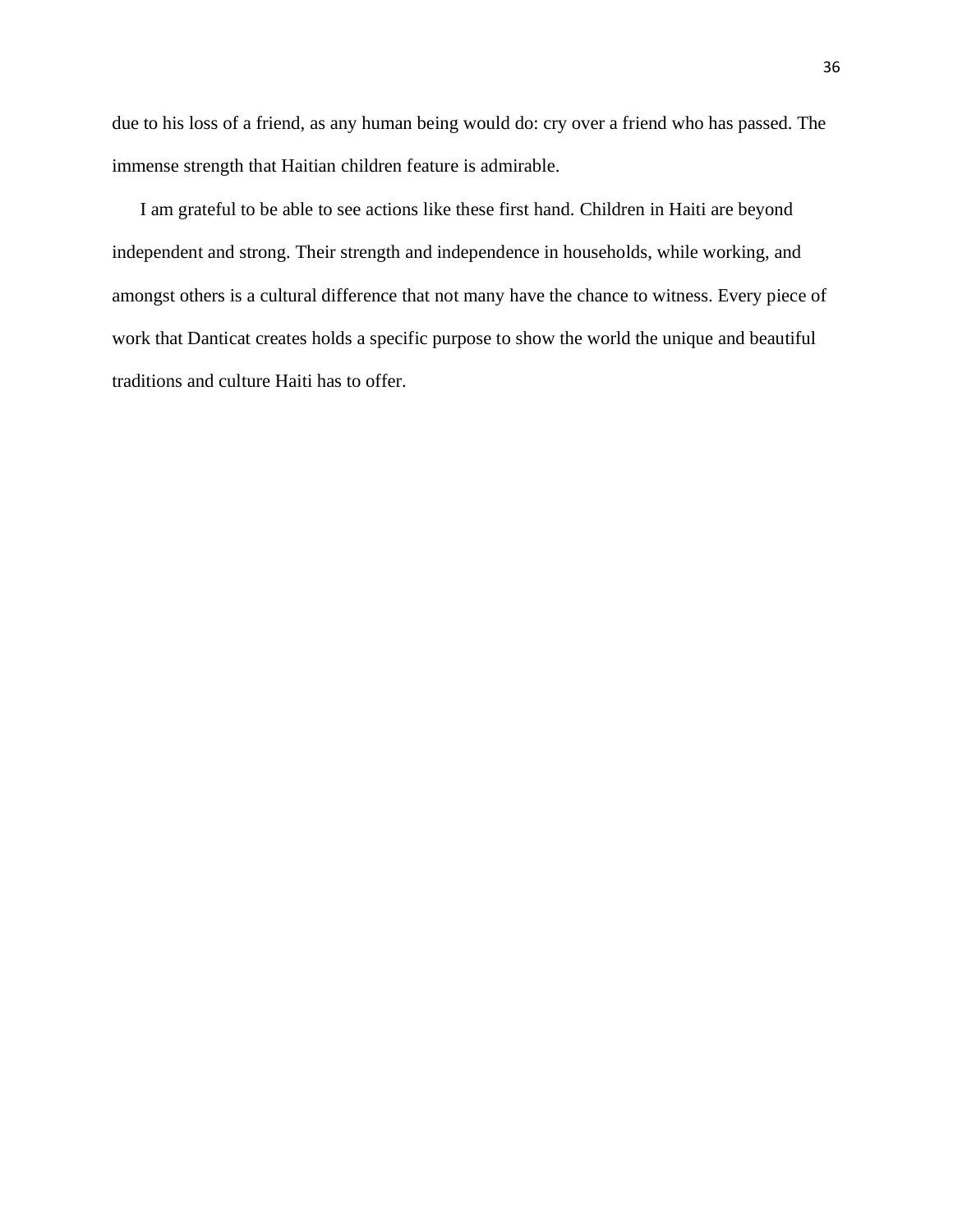## **Conclusion**

Throughout this thesis, I argued that Danticat's novels give readers an important insight into aspects of her life that are important not only to herself, but the country of Haiti, while revealing the ways in which her works illuminate key aspects of Haitian history and culture still shaping Haiti today. From personal experiences of missionary work, I am aware of the basics of an everyday Haitian culture and life. This thesis and Haitian field of study are significant because it is important for me and others to learn about Haiti from writers who have lived these experiences first hand, such as Edwidge Danticat.

Experiencing and seeing Haitian culture made me more aware of my life back in the United States. Through an analysis of Danticat's novels, readers should be more informed and more aware of history and culture of Haiti. Haiti should not be seen by North Americans as just a foreign world or a victim of a natural disaster; Haiti is a beautiful and unique place. In chapter one, I argue that Danticat inspires others to have a positive outlook on Haiti and not take pity on this developing country. Her intentions are to make an impact on the reader so that she can help prevent these situations such as dictatorship, cruel living situations, and severe poverty and homelessness from happening again, while showing how others live. She uses her power as a writer to be a voice for the voiceless. Danticat's works helps put readers in her shoes as well as her mindset throughout her life in Haiti and the impact that it has/ had on her.

Chapter Two argues that, in *The Dew Breaker*, Papa Doc's dictatorship was unjust and inhumane, especially for those in prison. Not only did Haitian prisoners suffer under Papa Doc's rule, but prison guards such as the "Dew Breaker" were left with the unbearable memories of their time in prison. Since Duvalier's dictatorship, Haitian prisons have not advanced or changed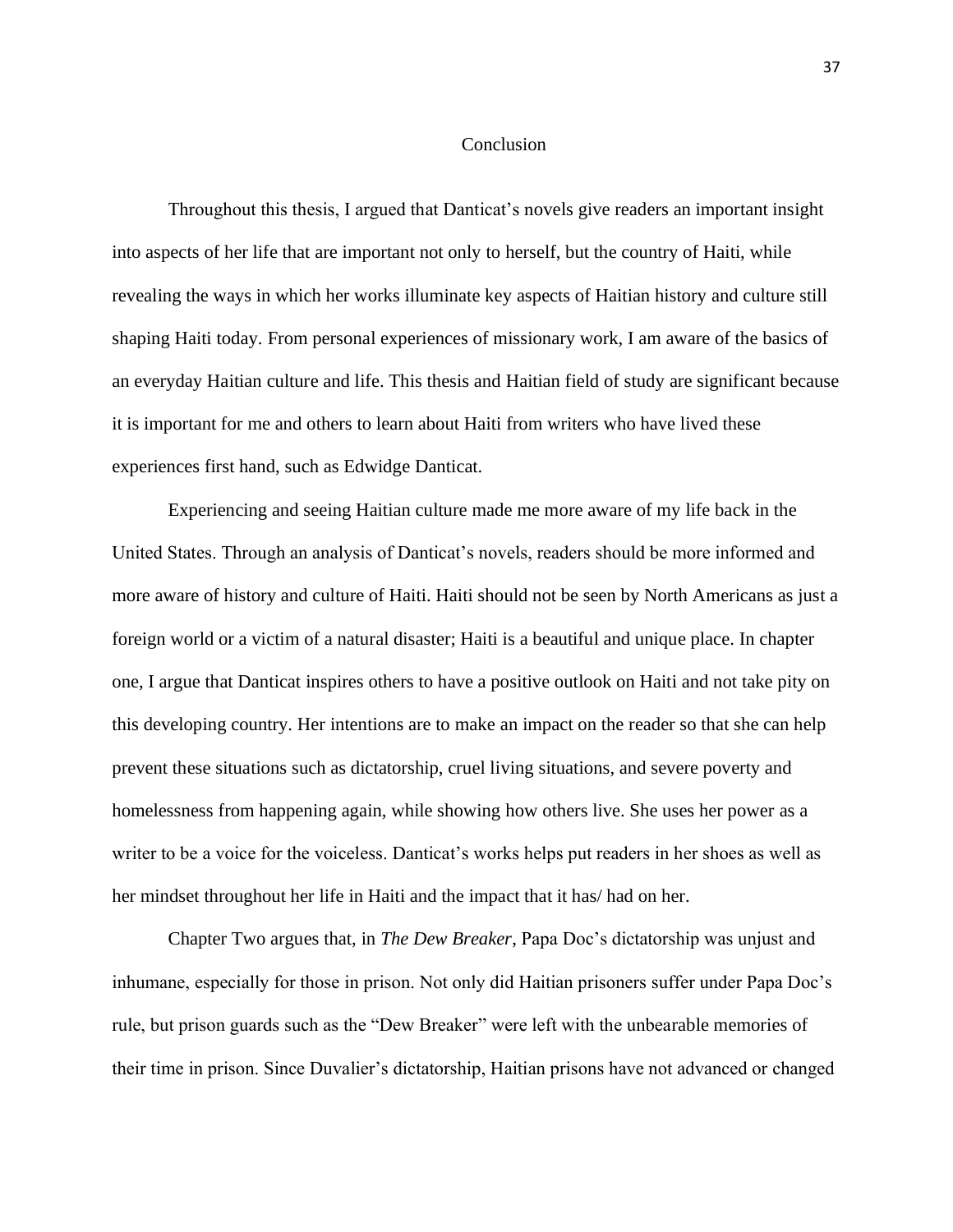in terms of safety, sanitation, and humaneness. Haiti needs to adopt resources that can help aid those in power, and the United States should serve as an ally.

In Chapter Three, on *Brother, I'm Dying*, I argue that Danticat uses her emotional memoir to focuses on the separation that she has faced as a child. At the age of four, Danticat's parents left her in Port-Au-Prince to move to the United States. Danticat was placed in the care of her uncle Joseph, a charismatic pastor, to whom she had become profoundly attached and upon whom she looked as her "second father." At the age of twelve, Danticat reunites with her parents and her two younger brothers in New York City. While she was excited to see them, she was sad to leave her uncle Joseph and the only home she has ever known in Haiti. This tale is terrifying because it shows how easy it is for good people to get caught up in events beyond their control.

In Chapter Four, on *Breath, Eyes, Memory,* focuses on the identity of women, motherhood, and their place in religion. In Haiti, religion and the lifestyles of women are very important because of their role in society. From personal experiences of seeing the lack of motherhood in children's lives, it is important to view both standpoints of the subject matter. This chapter helps us understand how a child who was a product of rape and was not raised by her own mother can feel a sense of abandonment for years to come. The novel makes a valid point to show that many women in Haiti are raped and left with children that remind them of the horror they experienced and why they cannot take care of the child. At Kay Mari, we have many children who are the products of rape, and, in some cases, are unwanted due to birth defects. Some are orphans, while others have parents who can no longer take care of them. It is hard to raise a child anywhere, but especially in Haiti due to the lack of resources. Danticat helps show this reality of Haiti that many are unaware of.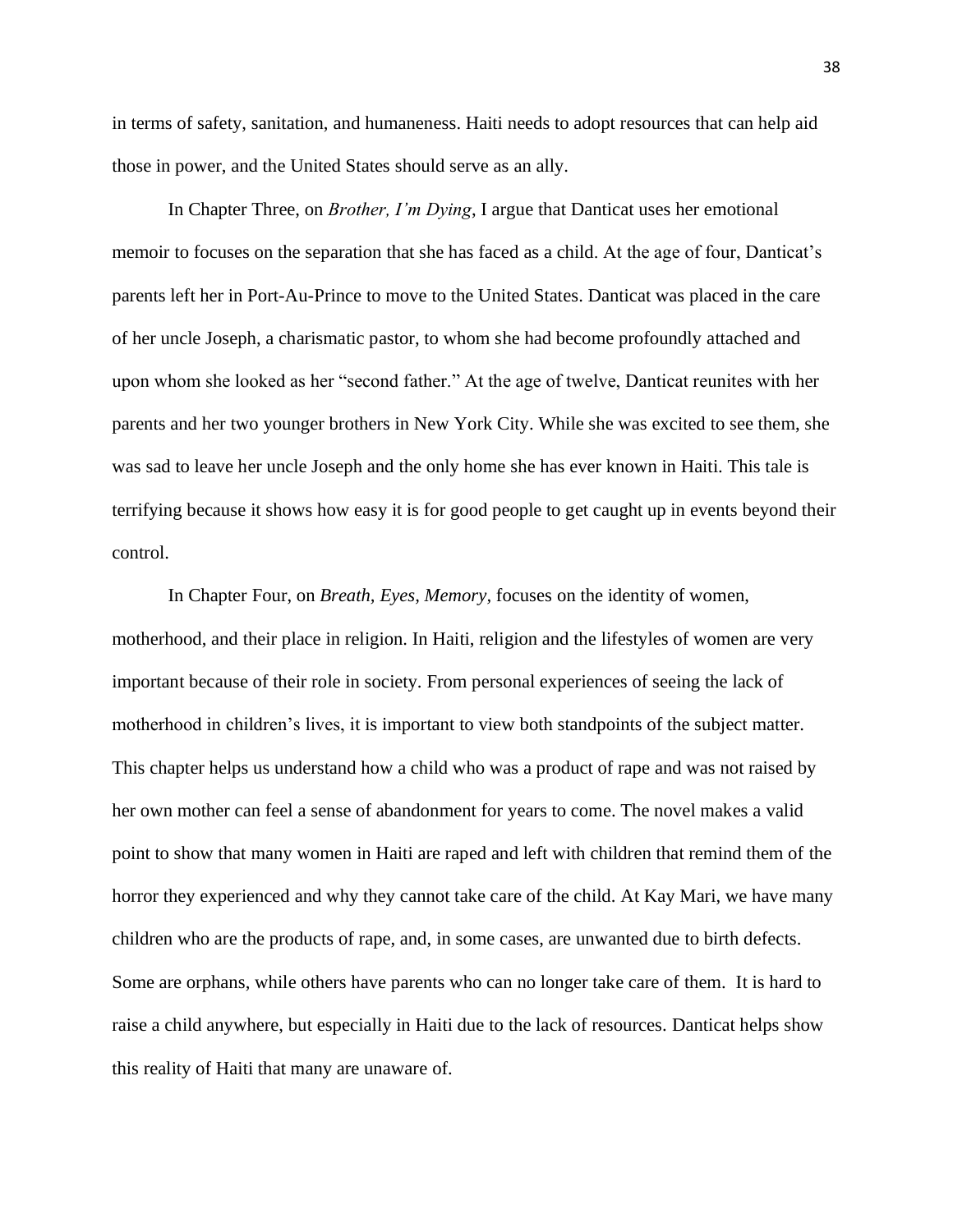Chapter Five is about the importance of storytelling in Haiti. Storytelling is a cultural norm in Haiti that benefits everyone from children to the elderly. It is a way of keeping history alive and a source of entertainment. The second portion in this chapter show readers how independent and strong children in Haiti are. Their strength and independence in households, while working and amongst others is a cultural difference that not many have the chance to witness. Every piece of work that Danticat creates holds a specific purpose to show the world the unique and beautiful lifestyles and culture Haiti has to offer.

In "*Brother, I'm Dying*" McCormick writes, "Danticat has written a gripping book, one that teaches us much about Haiti and incites us to learn more…At the end, we hunger to learn more about Haiti and the Haitian American experience" (McCormick 74). Danticat's novel raises awareness about and helps readers better understand government history, religion, women, children, and portions of an individual Haitian's life in Haiti. Danticat, by sharing personal stories and the stories of others living in Haiti, expanded my knowledge of Haitian culture and life.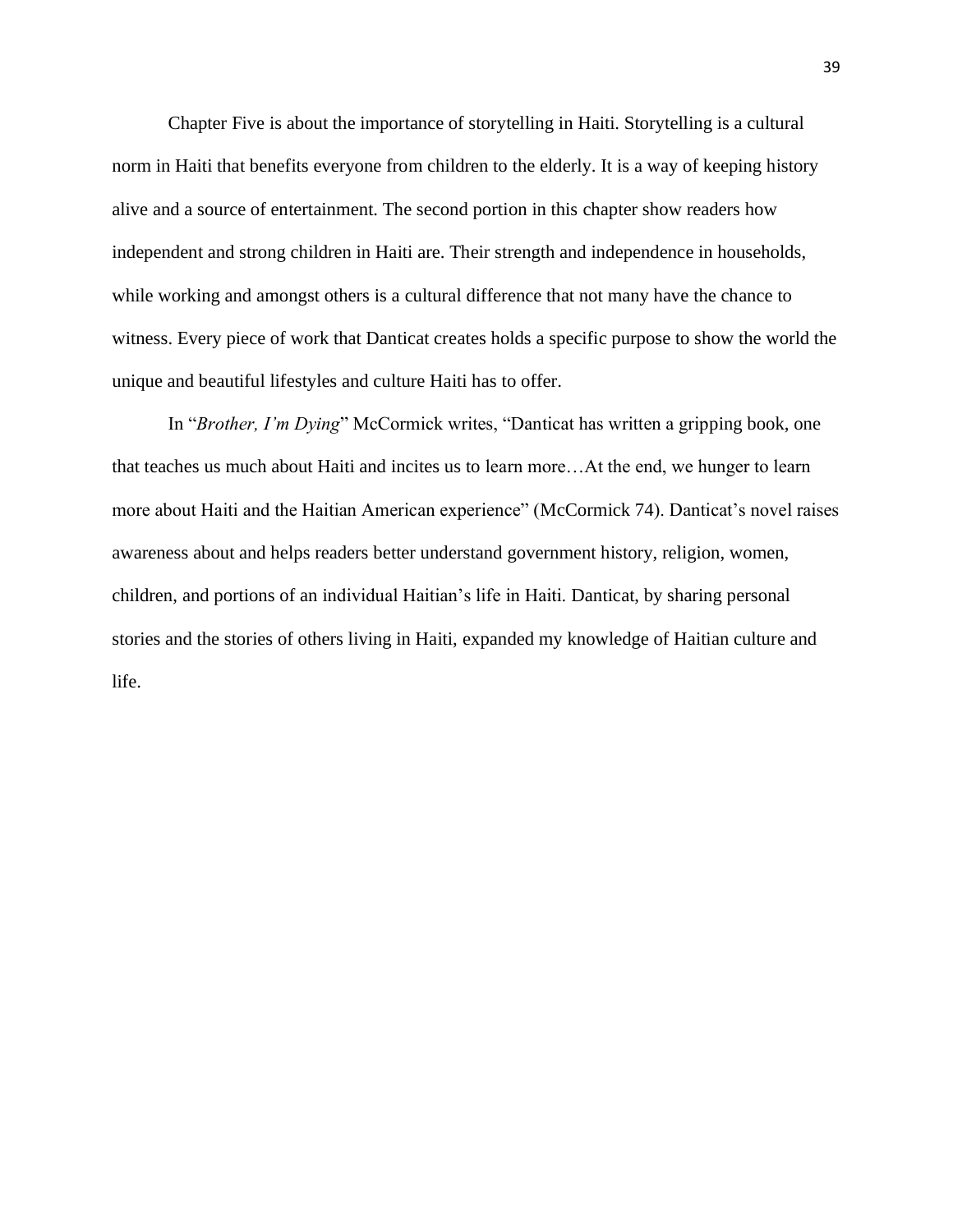# Works Cited

Albritton, Laura. "Brother, I'm Dying." *Harvard Review*, 34 June 2008, p. 201.

- Brady, William H., and Shar Haley. "Storytelling Defines Your Organizational Culture." *Physician Executive*, vol. 39, no. 1, Jan. 2013, pp. 40–43. EBSCOhost, search.ebscohost.com/login.aspx?direct=true&db=buh&AN=85093831&site=ehost-live.
- Cose, Ellis. "The Lessons of Abner Louima." Newsweek, vol. 139, no. 10, Mar. 2002, p. 43. EBSCOhost

Danticat, Edwidge. *Breath, Eyes, Memory.* Vintage Books. 2015

- ---. *Brother, I'm Dying.* Vintage Books. 2008
- ---. *Krik? Krak!* Soho Press, 2015.
- ---. *The Dew Breaker.* Vintage Books. 2005

Danticat, Edwidge, and Alix Delinois. *Eight Days: A Story of Haiti*. CNIB, 2011.

"Edwidge Danticat | Penguin Random House." *PenguinRandomhouse.com*, 2018,

[www.penguinrandomhouse.com/authors/6387/edwidge-danticat/.](http://www.penguinrandomhouse.com/authors/6387/edwidge-danticat/)

- Gleibermann, Erik. "Inside the Bilingual Writer." *World Literature Today*, vol. 92, no. 3, 2018, p. 30+. *Academic OneFile*, http://link.galegroup.com.libservprd.bridgew.edu/apps/doc/A536987260/AONE?u=mlin\_s\_bridcoll&sid=AONE&xid=b2 b829df. Accessed 22 Oct. 2018
- Gregory, Deborah. "Edwidge Danticat." *Essence (Essence)*, vol. 25, no. 12, Apr. 1995, p. 56. *EBSCOhost*,search.ebscohost.com/login.aspx?direct=true&db=aph&AN=950330313 9&site=ehost-live.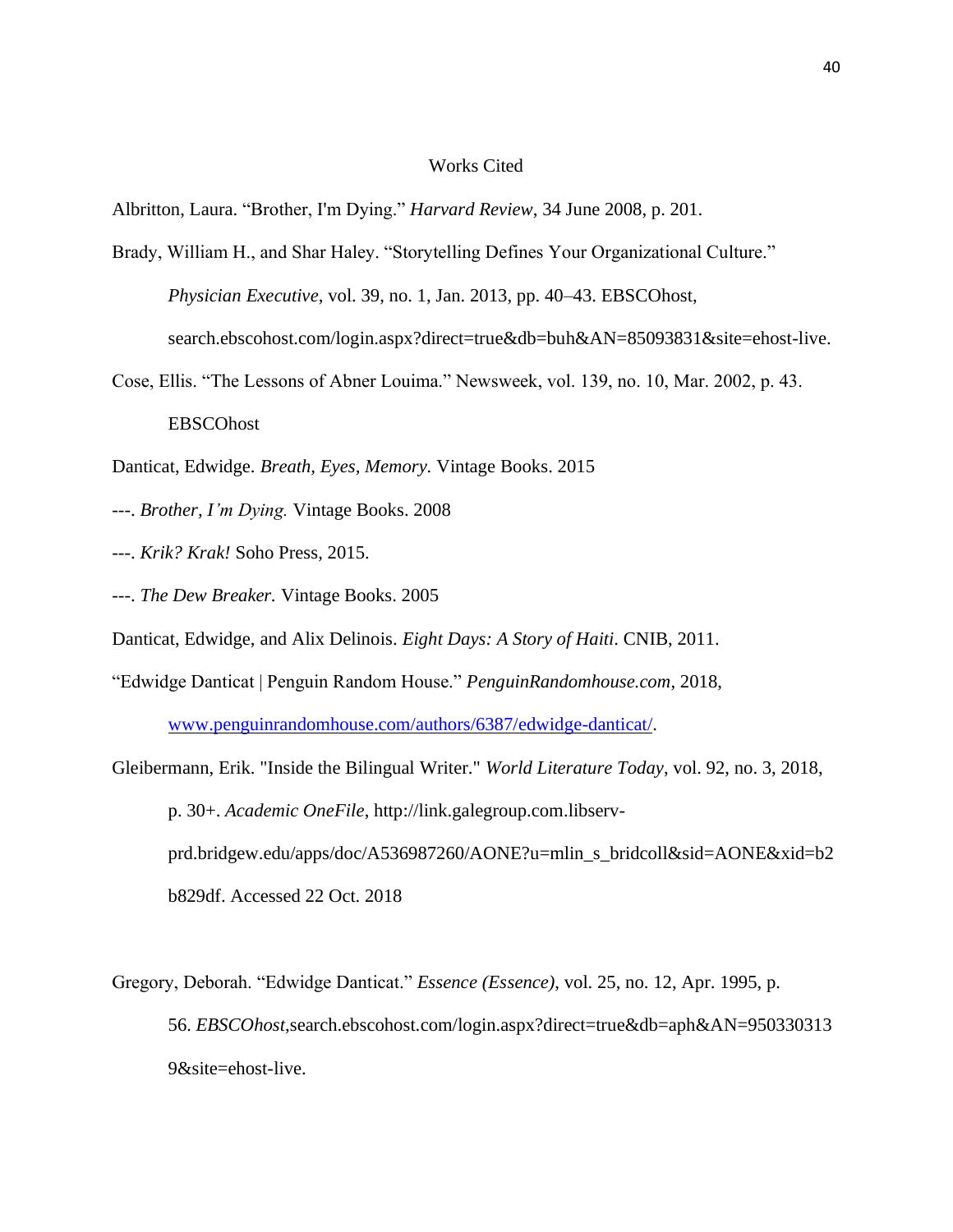Henton, Jennifer E. "Danticat's The Dew Breaker, Haiti, and symbolic migration." *CLCWeb: Comparative Literature and Culture*, vol. 12, no. 2, 2010. *Academic OneFile*, http://link.galegroup.com.libservprd.bridgew.edu/apps/doc/A237305520/AONE?u=mlin\_ s\_bridcoll&sid=AONE&xid=0f71466d. Accessed 2 Nov. 2018.

McCormick Jr., Robert H. "*Brother, I'm Dying*." *World Literature Today*, vol. 82, no. 1, Jan. 2008, p. 74. EBSCOhost,

search.ebscohost.com/login.aspx?direct=true&db=f5h&AN=28012646&site=ehost-live.

- Misani. "'Brother, I'm Dying:' A Conversation with Edwidge Danticat and Jonathan Demme." New York Amsterdam News, vol. 99, no. 5, Jan. 2008, p. 20. EBSCOhost
- Pierce, Yolanda. "Restless spirits: syncretic religion in Edwidge Danticat's *Breath, Eyes, Memory*." *Journal of Pan African Studies*, vol. 3, no. 5, 2010, p. 68+. Academic OneFile, http://link.galegroup.com.libservprd.bridgew.edu/apps/doc/A306596698/AONE?u=mlin\_ s\_bridcoll&sid=AONE&xid=c2c9b87c. Accessed 3 Apr. 2019.
- Pierre-Pierre, Garry. "At Home with Edwidge Danticat; Haitian Tales, Flatbush Scenes." *The New York Times*, The New York Times, 26 Jan. 1995,

[www.nytimes.com/1995/01/26/garden/at-home-with-edwidge-danticat-haitian-tales](http://www.nytimes.com/1995/01/26/garden/at-home-with-edwidge-danticat-haitian-tales-flatbush-scenes.html)[flatbush-scenes.html.](http://www.nytimes.com/1995/01/26/garden/at-home-with-edwidge-danticat-haitian-tales-flatbush-scenes.html)

"Prison Conditions in Haiti." *Prison Conditions in Haiti - MassLegalHelp*, 13 Apr. 2011, [www.masslegalhelp.org/immigration/haiti/prison-conditions.](http://www.masslegalhelp.org/immigration/haiti/prison-conditions)

Waters, Jennifer. "Brother, I'm Dying." *School Library Journal*, vol. 54, no. 1, Jan. 2008, p. 157. *EBSCOhost*,

search.ebscohost.com/login.aspx?direct=true&db=lxh&AN=30064008&site=ehost-live.